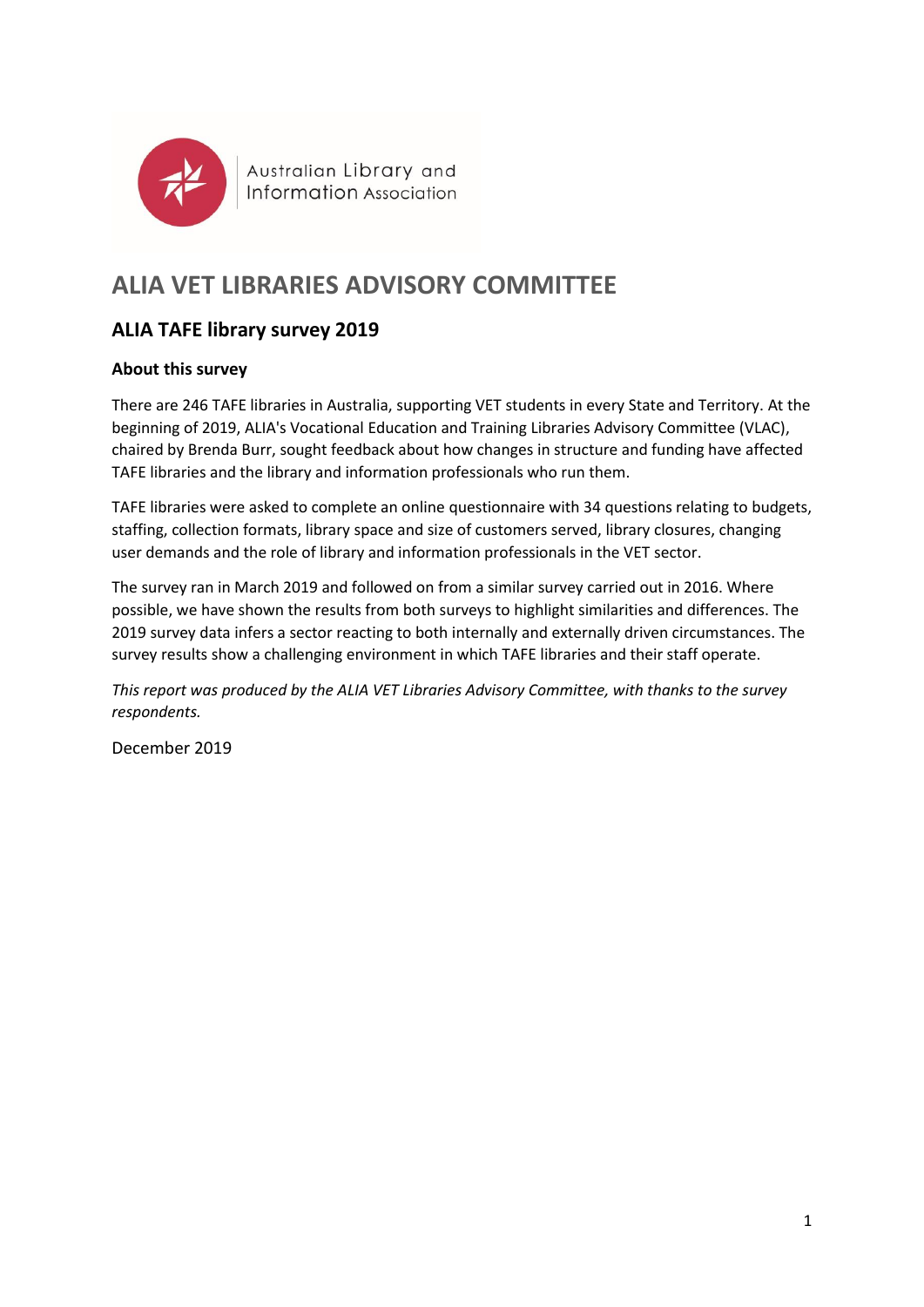## Contents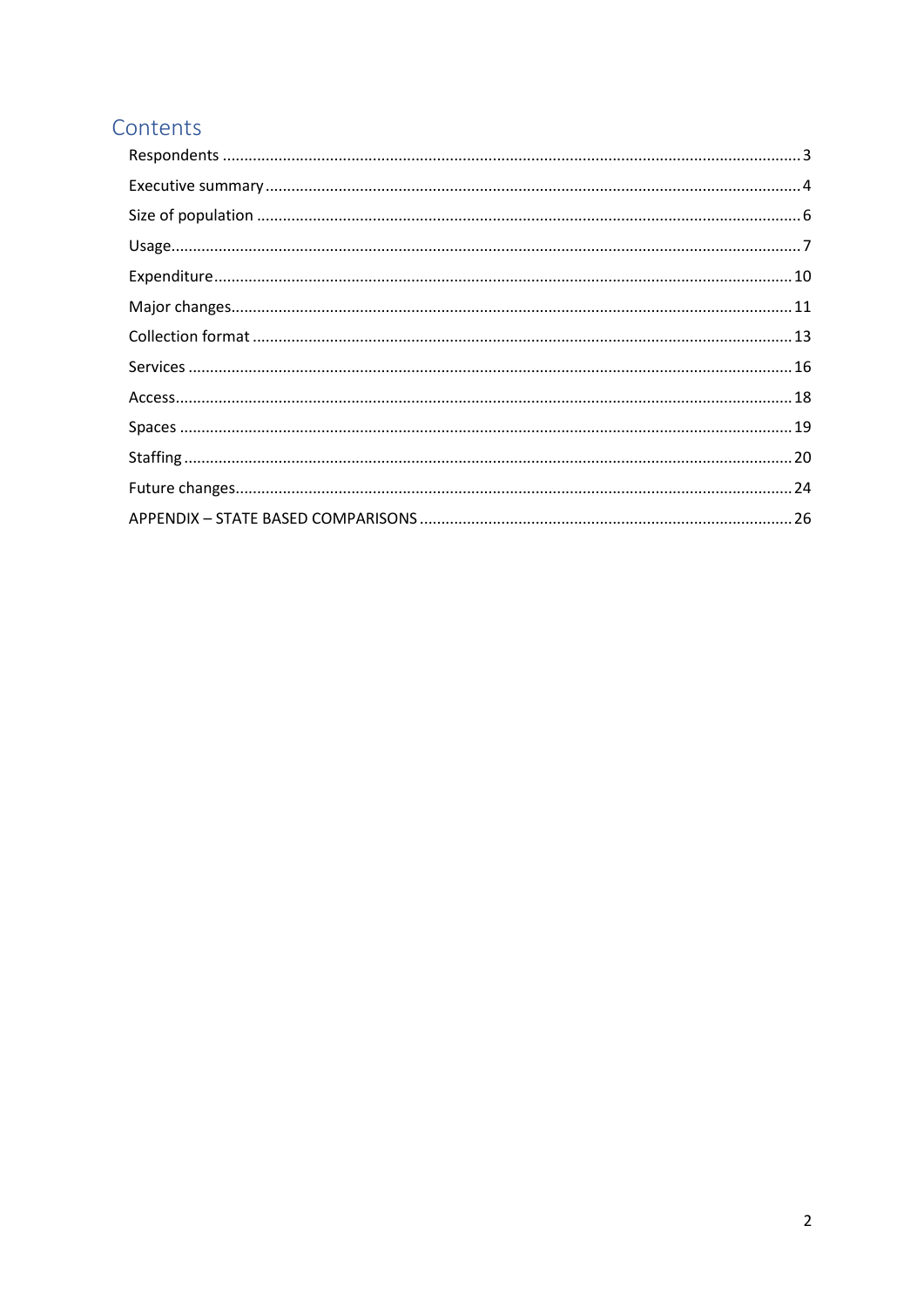## <span id="page-2-0"></span>Respondents

In 2016, there were 55 responses from six states, with the ACT and Northern Territory not participating. By extending the survey beyond Library Managers or Directors in 2019, we received more than 250 responses from all jurisdictions except the Northern Territory. Figure 1 shows the breakdown of respondents by role in 2019, while Figure 2 shows the locations of respondents in both 2016 and 2019.



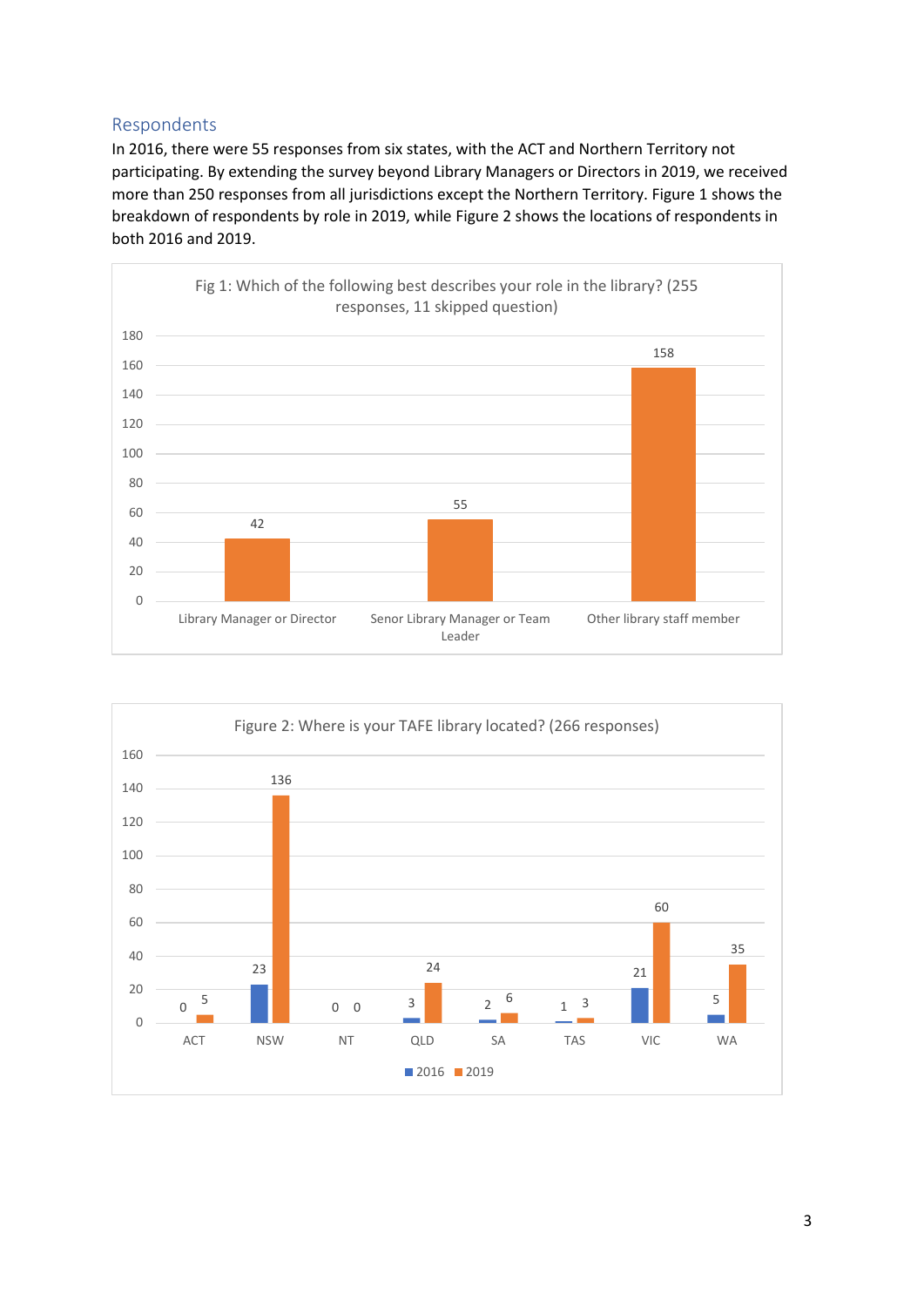## <span id="page-3-0"></span>Executive summary

The previous three years (2016 – 2018) had been a period of significant change for TAFE libraries – some of it positive, some of it negative.

Some of the key findings from the survey included:

- 49% of respondents said that they had experienced a major organisational restructure
- 31% noted a new library
- 18% experienced the closure of a library
- 24% experienced the integration of the library with other TAFE services
- 18% saw their existing library refurbished
- 62% of respondents reported a decrease in annual expenditure and only 5% had either matched CPI or seen an increase
- At the same time, the majority of respondents reported new initiatives (55% providing access to new technologies, 44% providing new services to staff and 60% providing new services to students) or increases in support services provided to staff and students (55% reporting increase in number of students supported by one-to-one library support services, 36% reporting an increase in services to staff)
- The loss of positions for qualified staff (librarians and library technicians) was of concern with 31% reporting a loss of librarian positions and 26% reporting a loss of library technician positions and only 6% reporting an increase in librarian positions and 9% reporting an increase in library technician positions.
- More than half of respondents (52%) reported a decrease in access to professional development
- 58% said their role had undergone significant, major or radical change. The changes included an increase in copyright responsibilities (62%) and engagement with teaching and learning. The highest increase was for IT support (97%) and support for new technologies (92%).

Overall, the survey results continued to show a challenging environment, where library staff were doing their best to provide students with necessary services, introduce new technologies, take advantage of the opportunities offered by digital resources and online delivery, but without the investment in people and facilities to make this easy and sustainable.

Comparisons between 2016 and 2019 results needed to be treated with care, as there were many more responses to the latest survey (255 versus 55 in 2016), with this proviso, these were points of interest:

- **Funding appeared to have further declined.** 62% of respondents reported a decrease in annual expenditure (31% in 2016) and only 5% had either matched CPI or seen an increase (14% in 2016).
- **Staffing continued to be a serious concern.** Putting the different qualified positions together, 29% of respondents reported a decrease of librarian and library technician roles in 2019 compared with 31% in 2016, and 8% an increase, compared with 0% in 2016.
- **Demand for services remained high.** Physical visits to TAFE libraries across the country appeared to balance out in the 2019 survey, with a third reporting increases and a third decreases. However, there was a significant increase in one-on-one support for students (reported by 55% or respondents), in usage of electronic resources (54%) and in online visits (44%).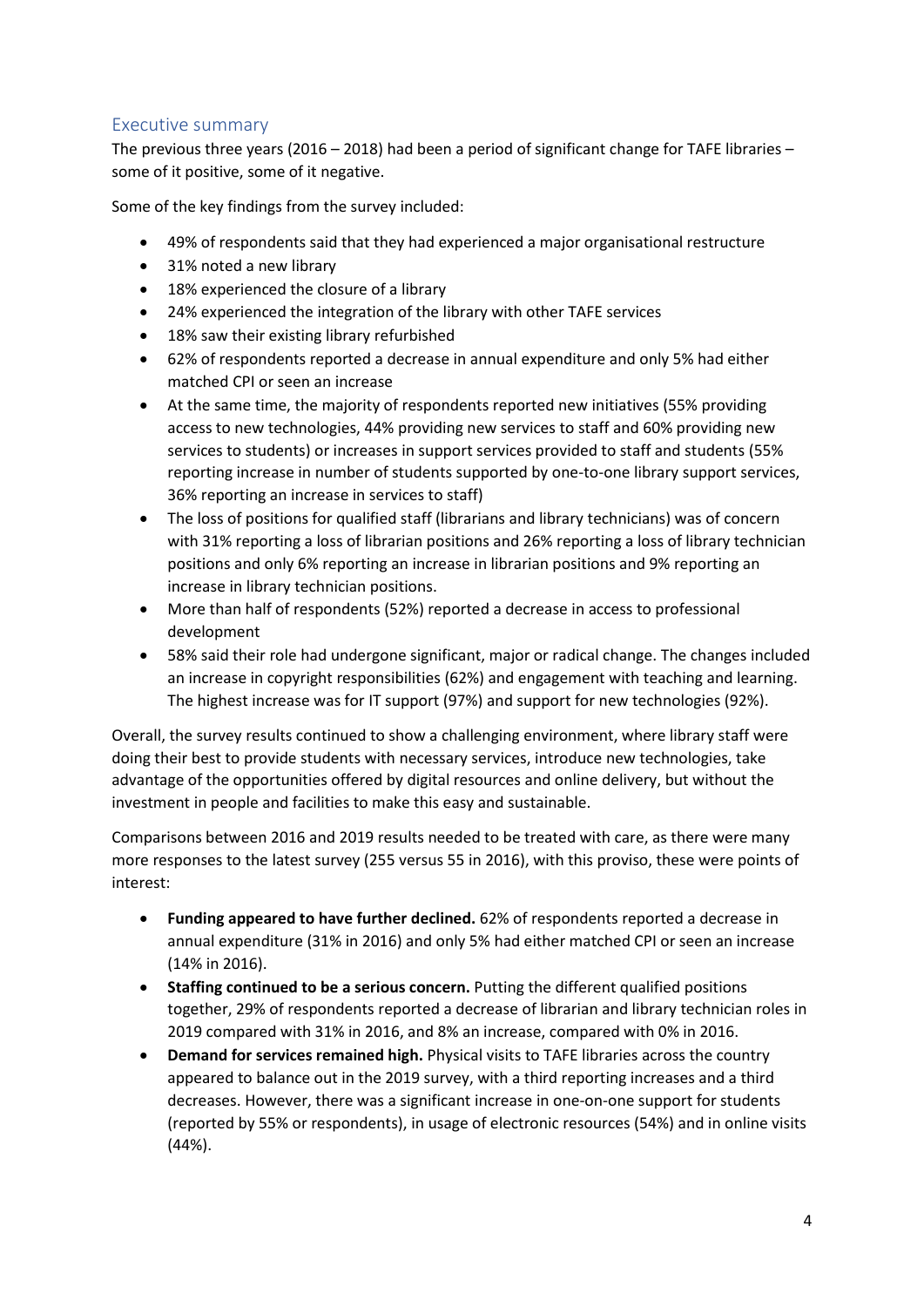• **Pressure on physical space was a constant.** For 24% of respondents, the library floor area had decreased between 2016 and 2018, while only 3% reported an increase. However, the availability of group spaces balanced out, with 20% reporting an increase and 17% a decrease; the same was true for quiet spaces, with 13% increase and 17% decrease. The differences were broadly reflective of the 2016 survey results.

Looking ahead, more respondents in 2019 forecast a decrease in annual expenditure in the next 12 months (38%) than thought there would be an increase or the budget would remain unchanged (31%). Just over a half of respondents (51%) thought staffing would remain unchanged or increase, and 67% thought library space would remain unchanged or increase.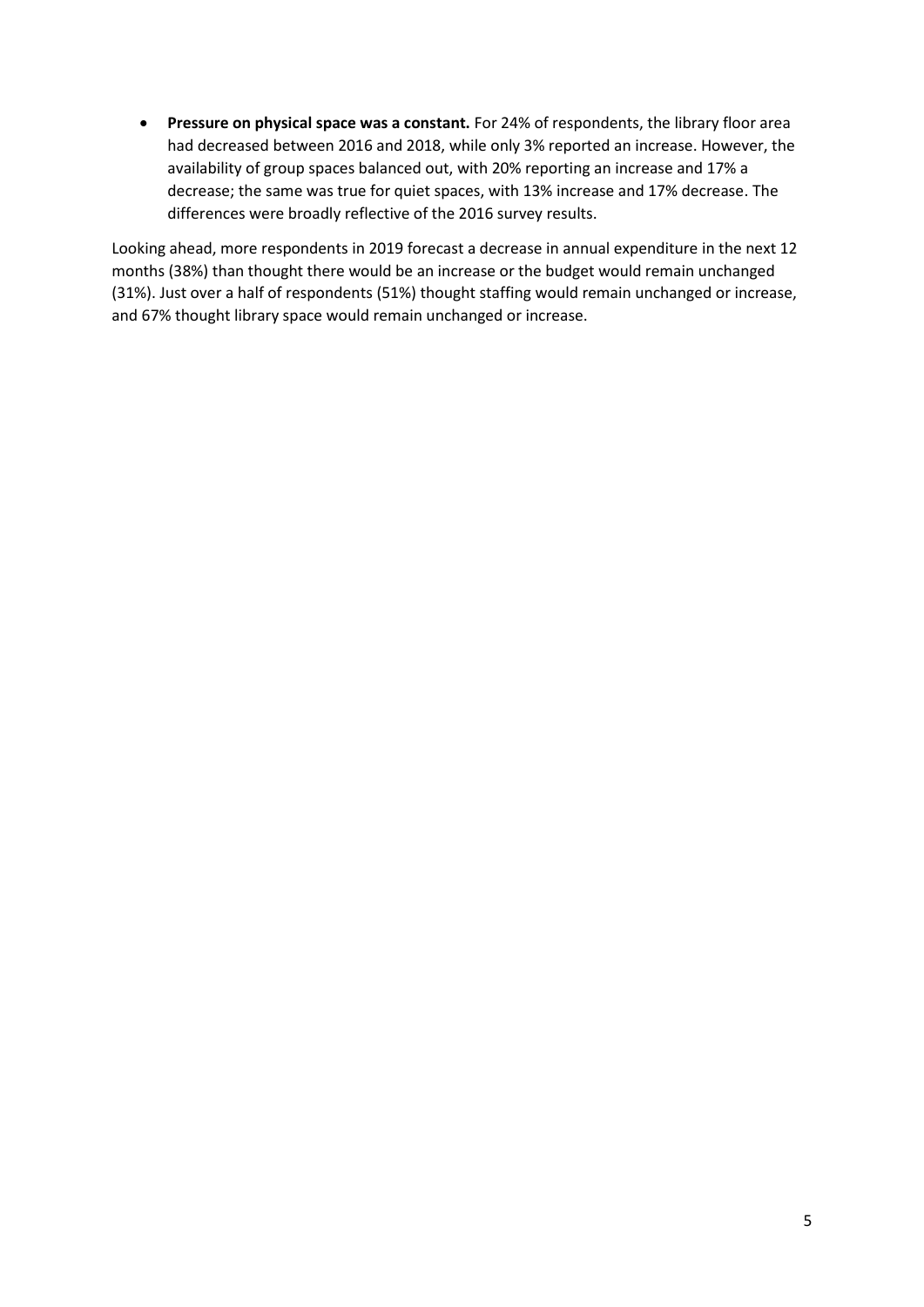## <span id="page-5-0"></span>Size of population

The institutions represented by respondents had mostly seen a decrease in the number of students enrolled in the last six years (figure 3). This was reflective, for example, of the statistics in TAFE NSW Annual Reports, with 474,000 course enrolments in 2017-18<sup>1</sup>, compared with 543,000 in 2016-2017<sup>2</sup>.

NCVER figures also indicate a decrease in VET student numbers in Australia<sup>3</sup>



<sup>1</sup> [https://www.tafensw.edu.au/documents/60140/283797/TAFE+NSW+2017-18+Annual+Report.pdf/14fb6103-0b12-3fbe-](https://www.tafensw.edu.au/documents/60140/283797/TAFE+NSW+2017-18+Annual+Report.pdf/14fb6103-0b12-3fbe-3bb6-ed57112b6f49)[3bb6-ed57112b6f49](https://www.tafensw.edu.au/documents/60140/283797/TAFE+NSW+2017-18+Annual+Report.pdf/14fb6103-0b12-3fbe-3bb6-ed57112b6f49)

<sup>2</sup> [https://www.tafensw.edu.au/documents/60140/76288/TAFE-NSW-2016-17-Annual-Report.pdf/24f6a68f-155e-6bbb-](https://www.tafensw.edu.au/documents/60140/76288/TAFE-NSW-2016-17-Annual-Report.pdf/24f6a68f-155e-6bbb-6aa7-8fb12e26e5e4)[6aa7-8fb12e26e5e4](https://www.tafensw.edu.au/documents/60140/76288/TAFE-NSW-2016-17-Annual-Report.pdf/24f6a68f-155e-6bbb-6aa7-8fb12e26e5e4)

<sup>3</sup> [https://www.ncver.edu.au/research-and-statistics/publications/all-publications/total-vet-students-and](https://www.ncver.edu.au/research-and-statistics/publications/all-publications/total-vet-students-and-courses-2018)[courses-2018](https://www.ncver.edu.au/research-and-statistics/publications/all-publications/total-vet-students-and-courses-2018)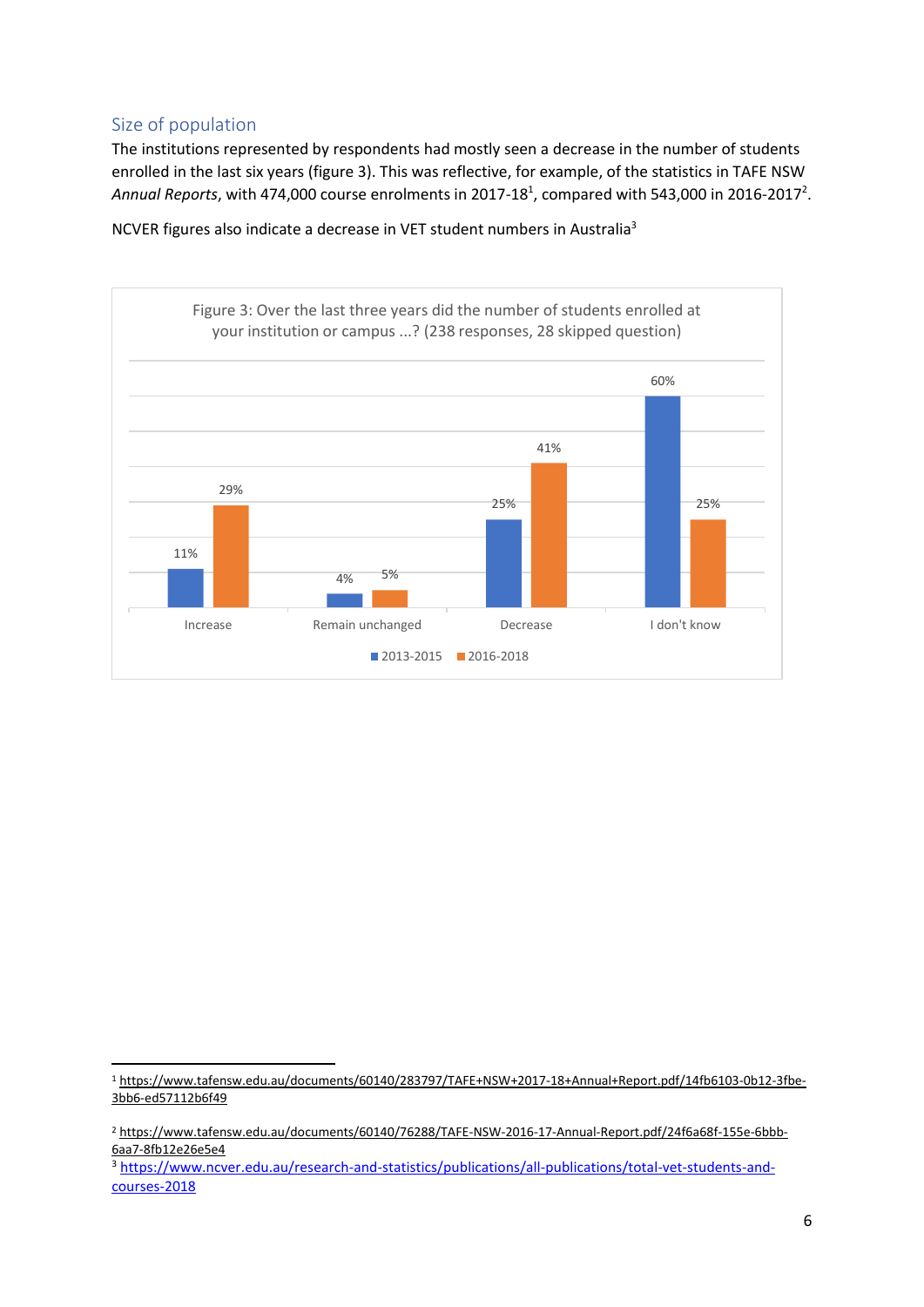## <span id="page-6-0"></span>Usage

While student numbers fell between 2013 and 2018, physical visits were not consistently reflective of this trend (figure 4), and online visits showed a significant increase (figure 5).



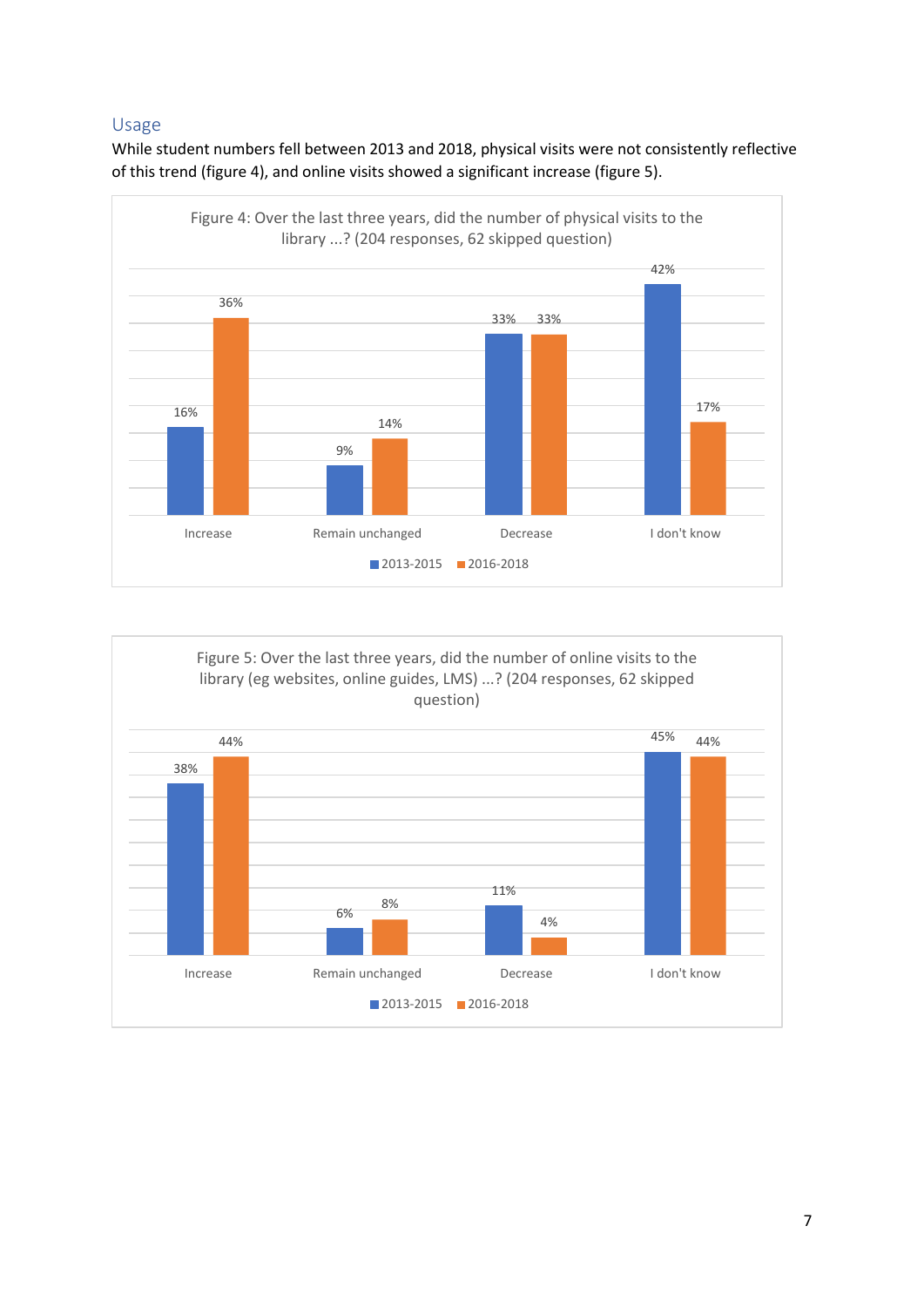

In 2016-2018, there was a significant increase in the level of one-on-one support given to students (figure 6) and in information and digital literacy face-to-face sessions (figure 7).

One response included, *"Our Information Literacy program has expanded to include 1:1 technology help as well assessment help. We have also added Digital Literacy sessions to our repertoire of sessions for class groups and individuals."*



For the last three years, respondents reported an increase in the number of staff receiving support from the library (figure 8).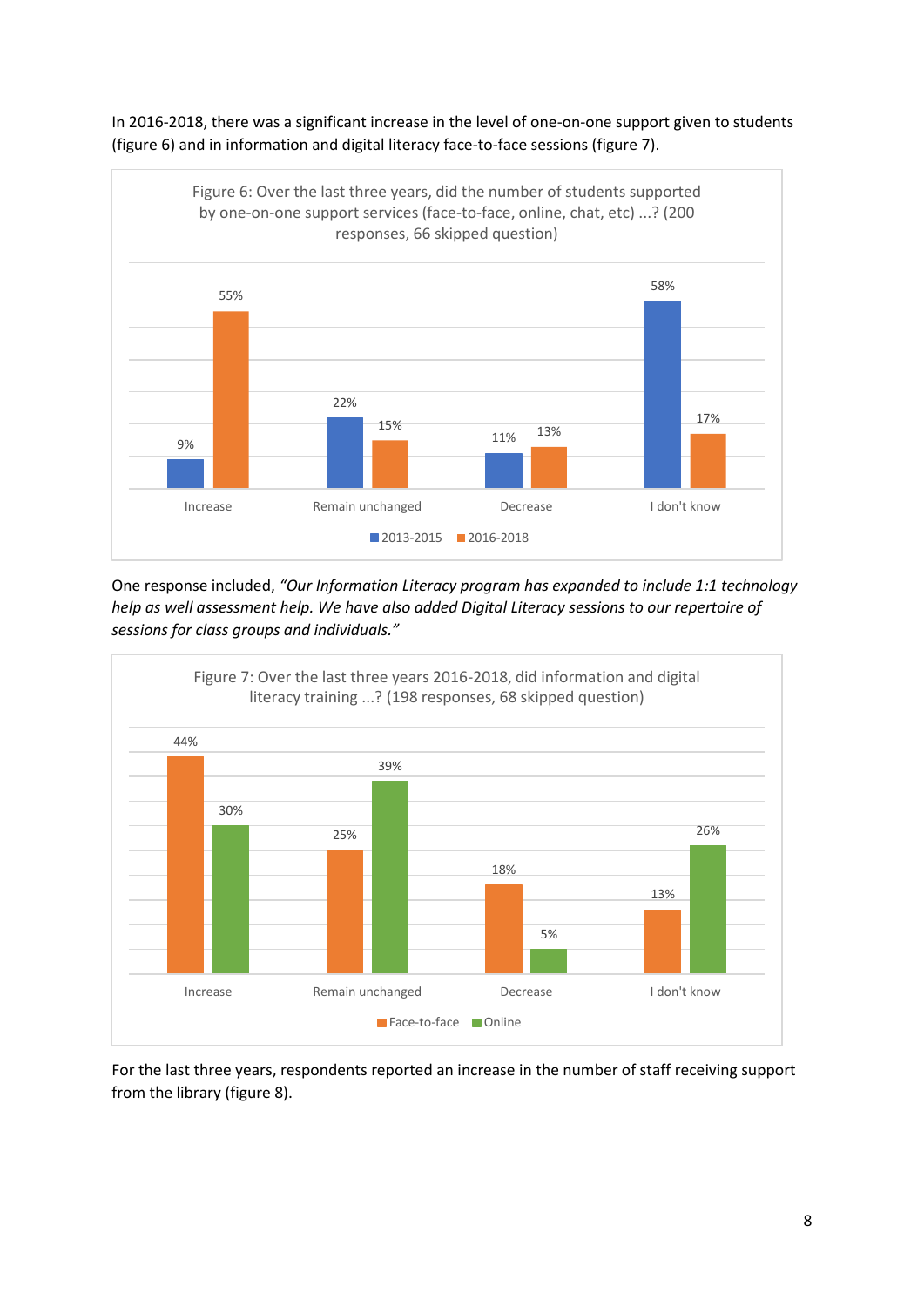

Over the six years, 2013 to 2018, there was a clear decrease in the number of loans of physical items (figure 9) and in the last three years, a clear increase in the use of electronic resources (figure 10).

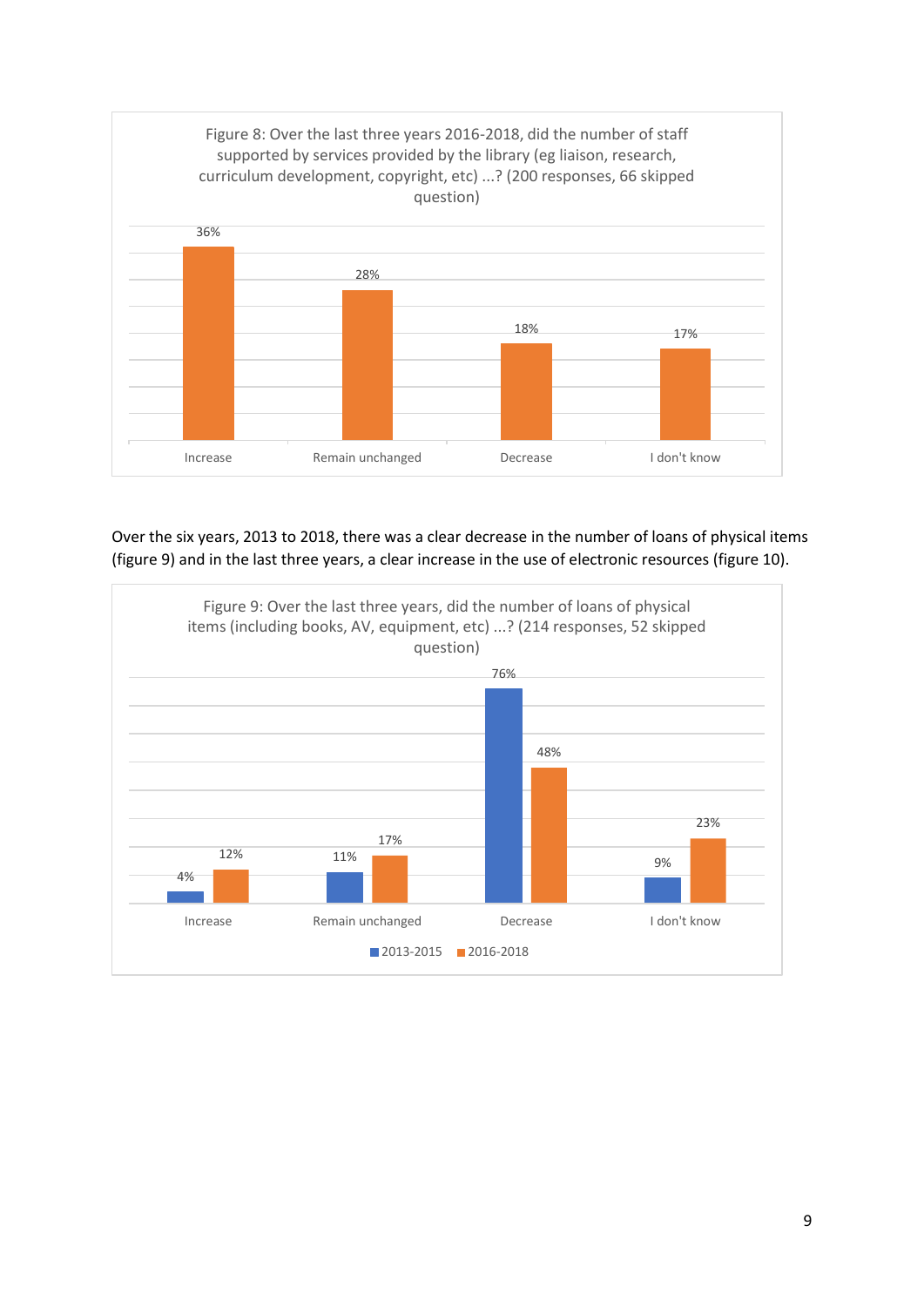

## <span id="page-9-0"></span>Expenditure

Responses suggest a challenging financial environment over the two survey periods. A larger proportion of responses in 2019 indicated a decrease in annual expenditure than in the previous survey.



*Note: In 2013-2015 there was no 'remain unchanged' option for total library annual expenditure.*

One respondent noted that*, "Staff and budget cuts have meant that we have had to go back and just offer the basic services. "*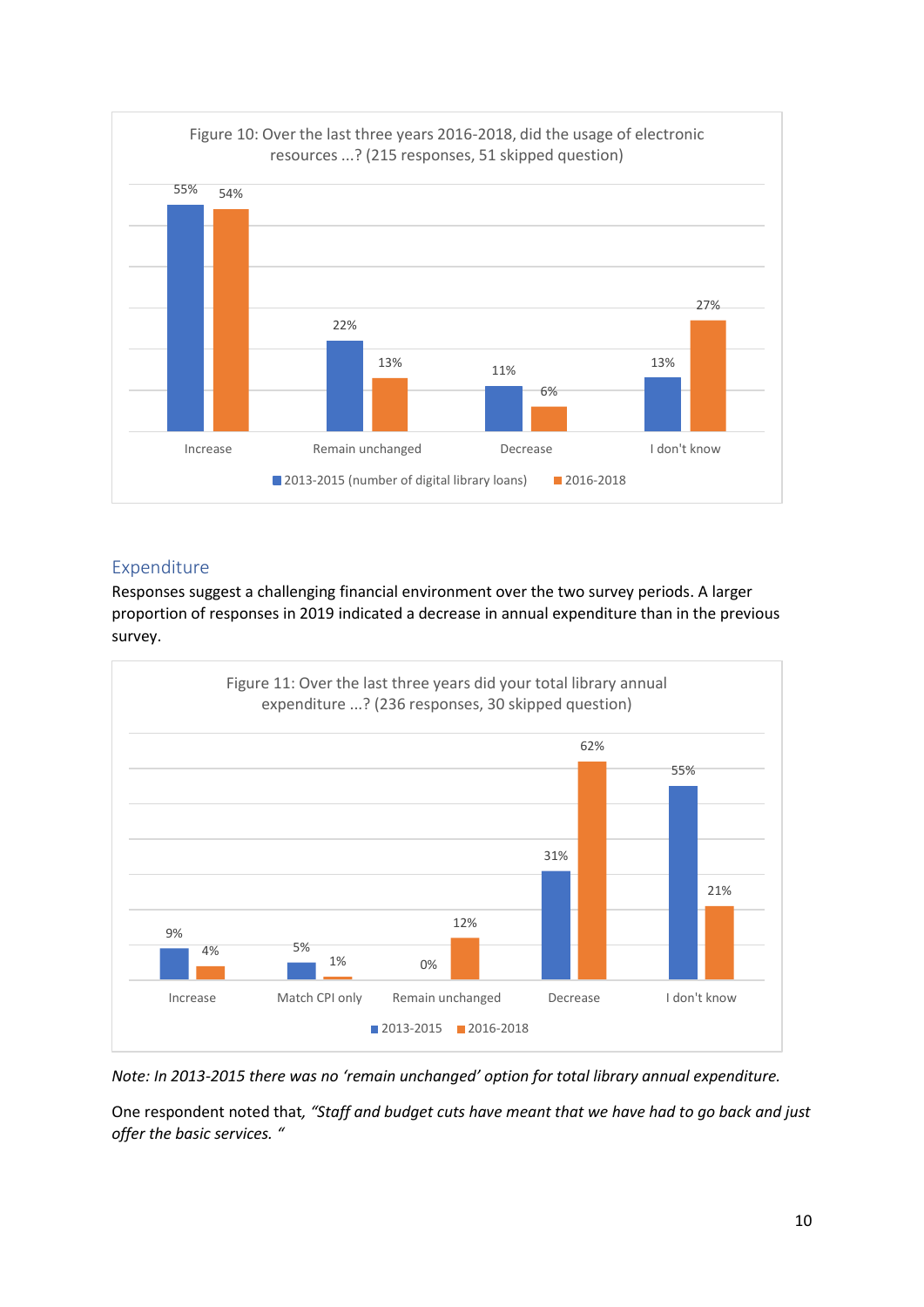## <span id="page-10-0"></span>Major changes

While library closures and integration of the library with other TAFE services was a constant theme between the two surveys, there was a significant increase in the number of respondents reporting major organisational restructure (figure 12). This was likely linked to the high number of NSW participants, with TAFE NSW in the process of becoming one TAFE. WA and Queensland also experienced state-wide restructures during the survey period. Respondents were able to select any changes that were applicable to their library.



In the 2016-2018 period, there was positive news about new library openings (31%) and refurbishments (18%) (figure 13); 17% of respondents said they had experienced none of the changes named in Figures 12 and 13, and 17% said they had experienced other major changes (Figure 13). These included amalgamations, co-location with other services, loss of library staff, reduced opening hours, removal of library space, switch from computer work stations to 'bring your own device' (BYOD), move to a temporary location, refurbishment and new building in progress, and natural disaster impact.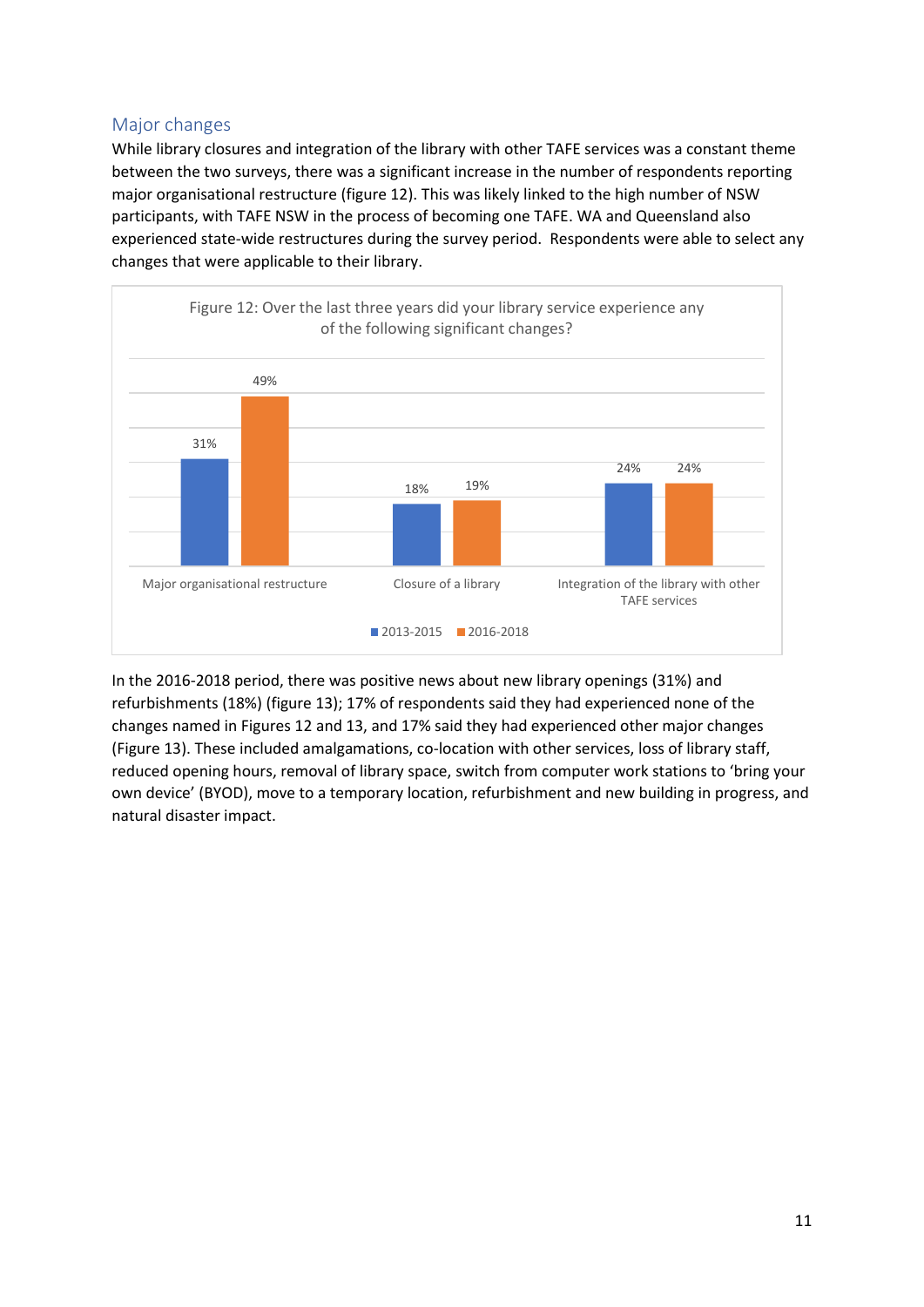

More than a third of respondents reported that the status of the library in their organisation decreased (Figure 14), yet this was at the same time as the library was providing new services to staff and students and providing access to new technologies (Figure 15). Comments included: *"not seen as significant"* on the negative side, through to very positive statements such as *"it is and remains the focal point on campus," "the libraries and their expertise in technology and LibGuides creation have been greatly sought after"* and *"the academic staff have become very focal in stating their reliance and appreciation of library staff and services."* A number of comments expressed frustration with a lack of recognition, usually from management, for the services and support the library provided to students and staff.

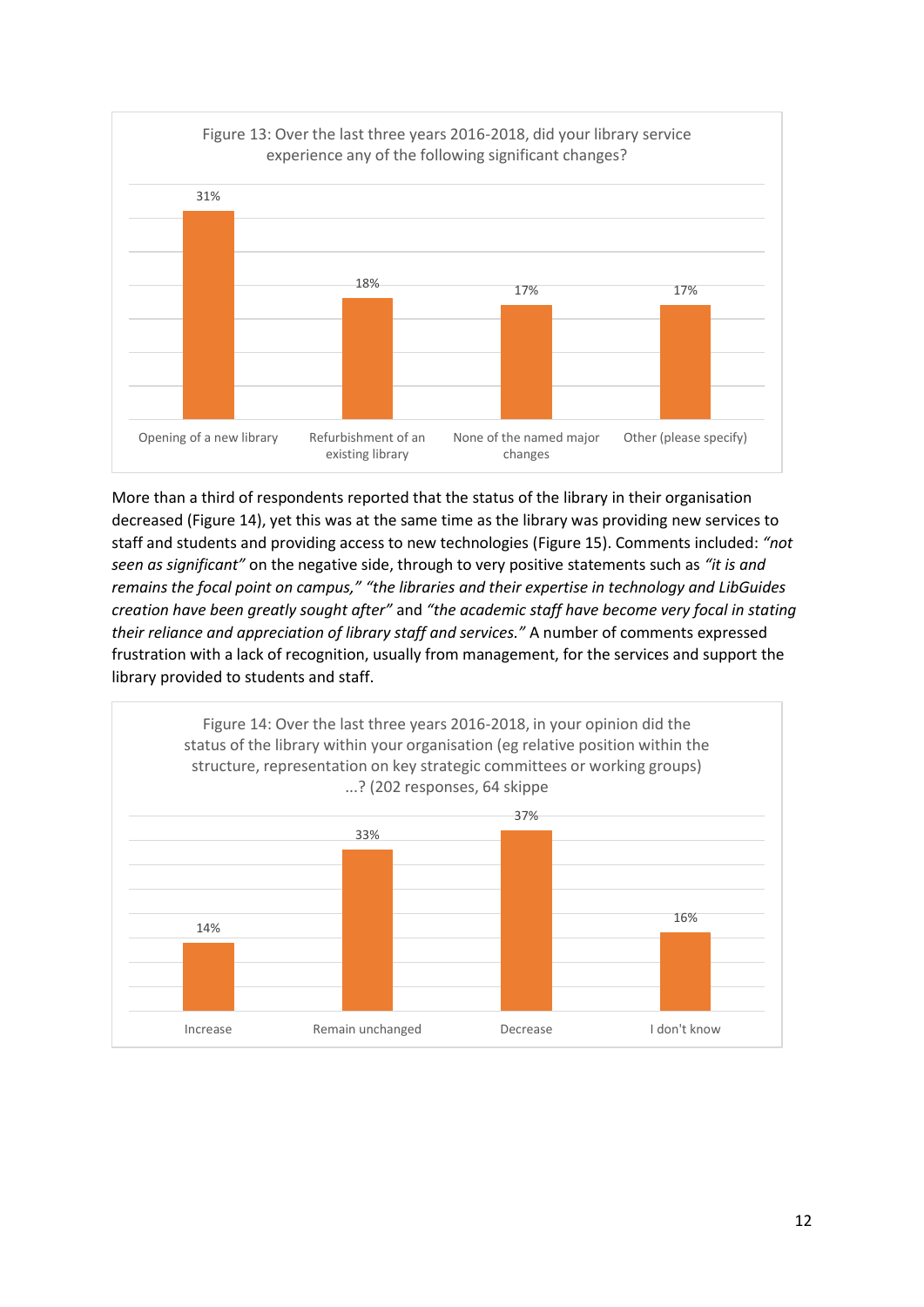

## <span id="page-12-0"></span>Collection format

New types of items and formats for borrowing (figure 16) included digital content (evideos, video streaming, online resources, software), digital equipment (virtual reality, laptops, tablets, portable device chargers), digital services (online courses, demand driven acquisition) and course-specific resources (board games, games to support ESOL learners, hairdressing mannequins and cameras).



Making room for these new items and formats (figure 17), respondents reported the weeding of print materials and the removal of VHS, CDs, CD ROMs cassette tapes and other redundant tech.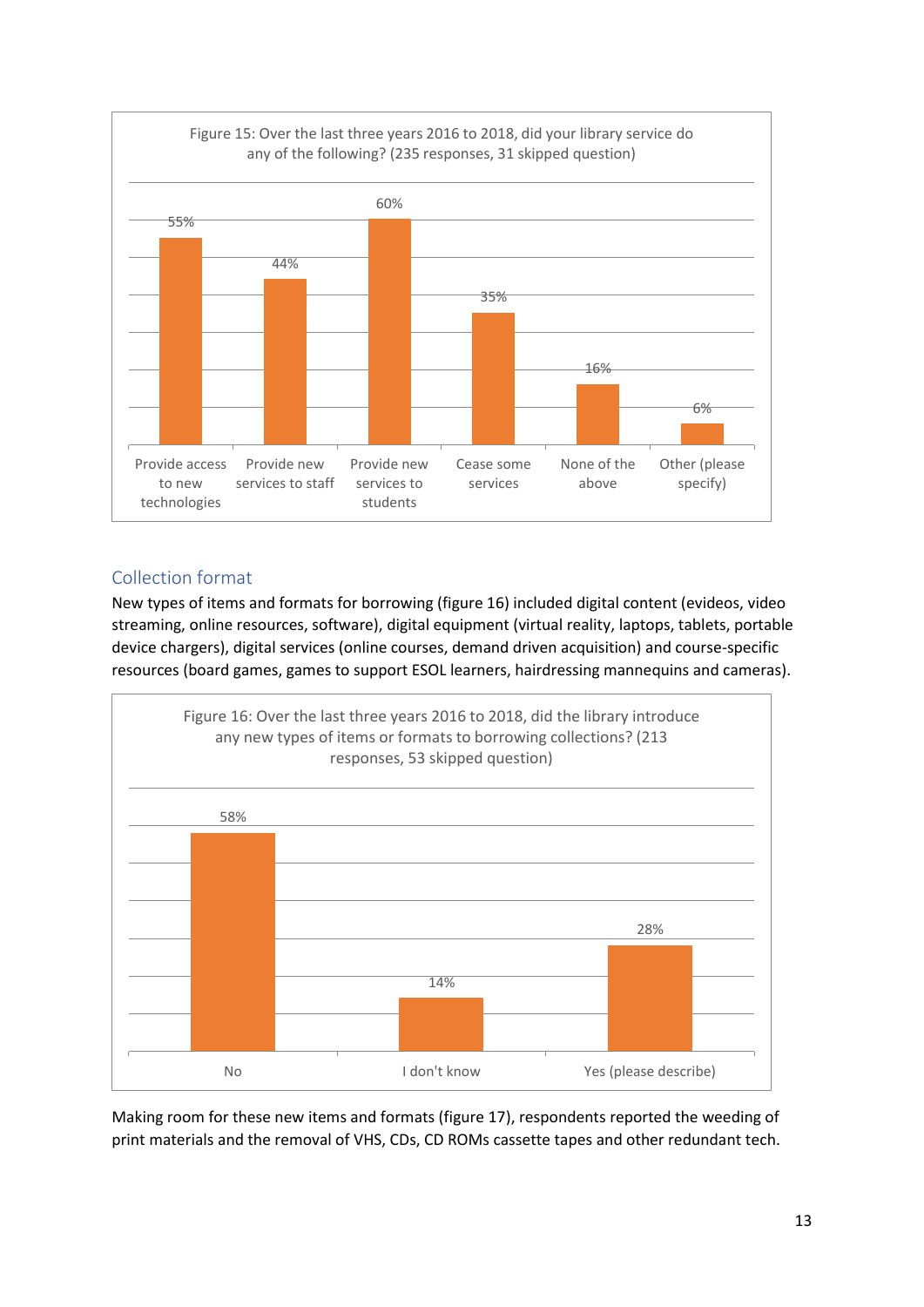

It was clear from the increased proportion of the budget spent on print versus ebooks (Figure 18) and print versus ejournals (Figure 19) that the move to digital resources had been embraced by TAFE libraries. This was further endorsed by 46% of respondents noting an increase in the proportion of the budget spent on electronic databases other than journals (Figure 20) and 51% reporting an increase in the proportion spent on content streaming (Figure 21).

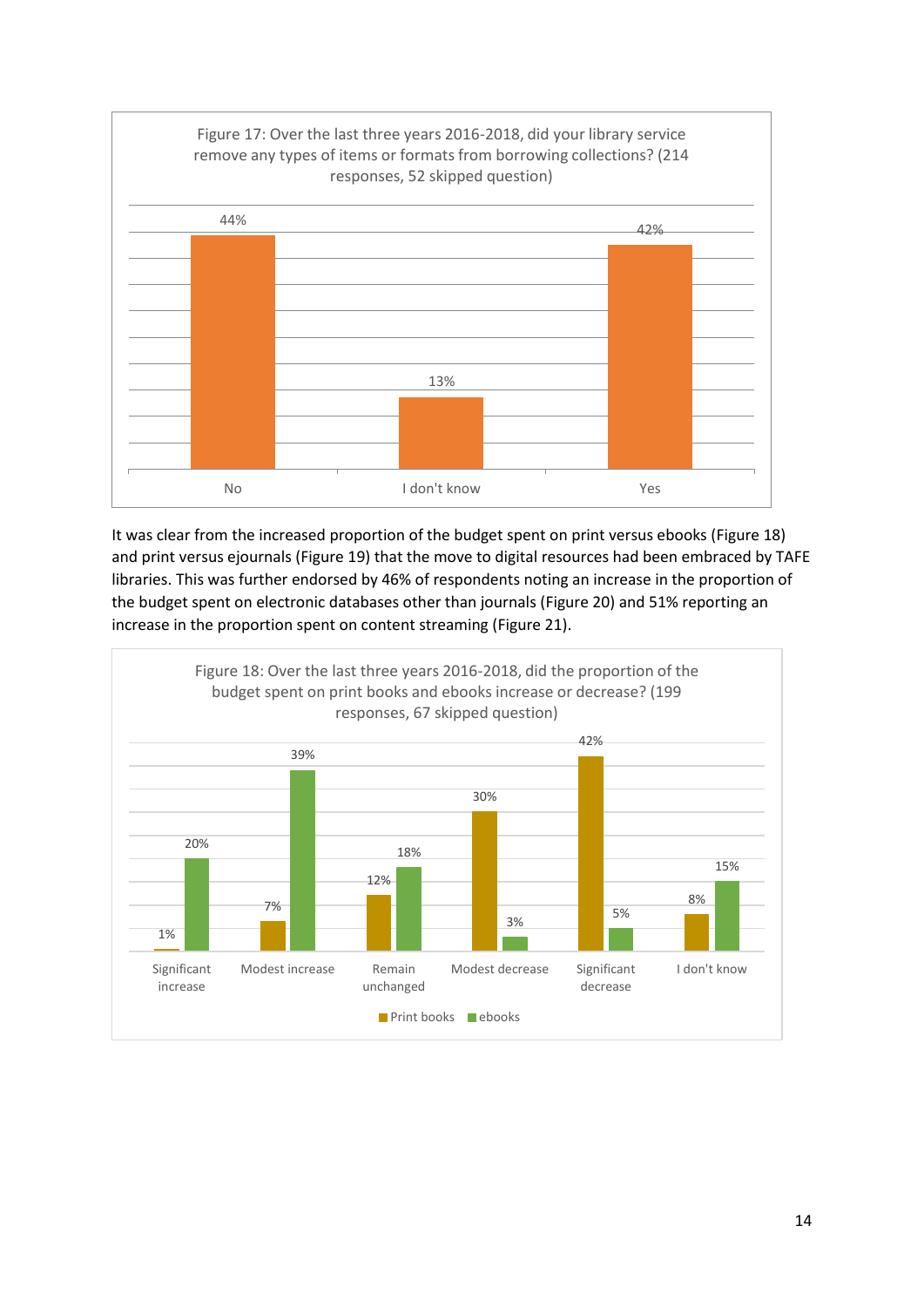

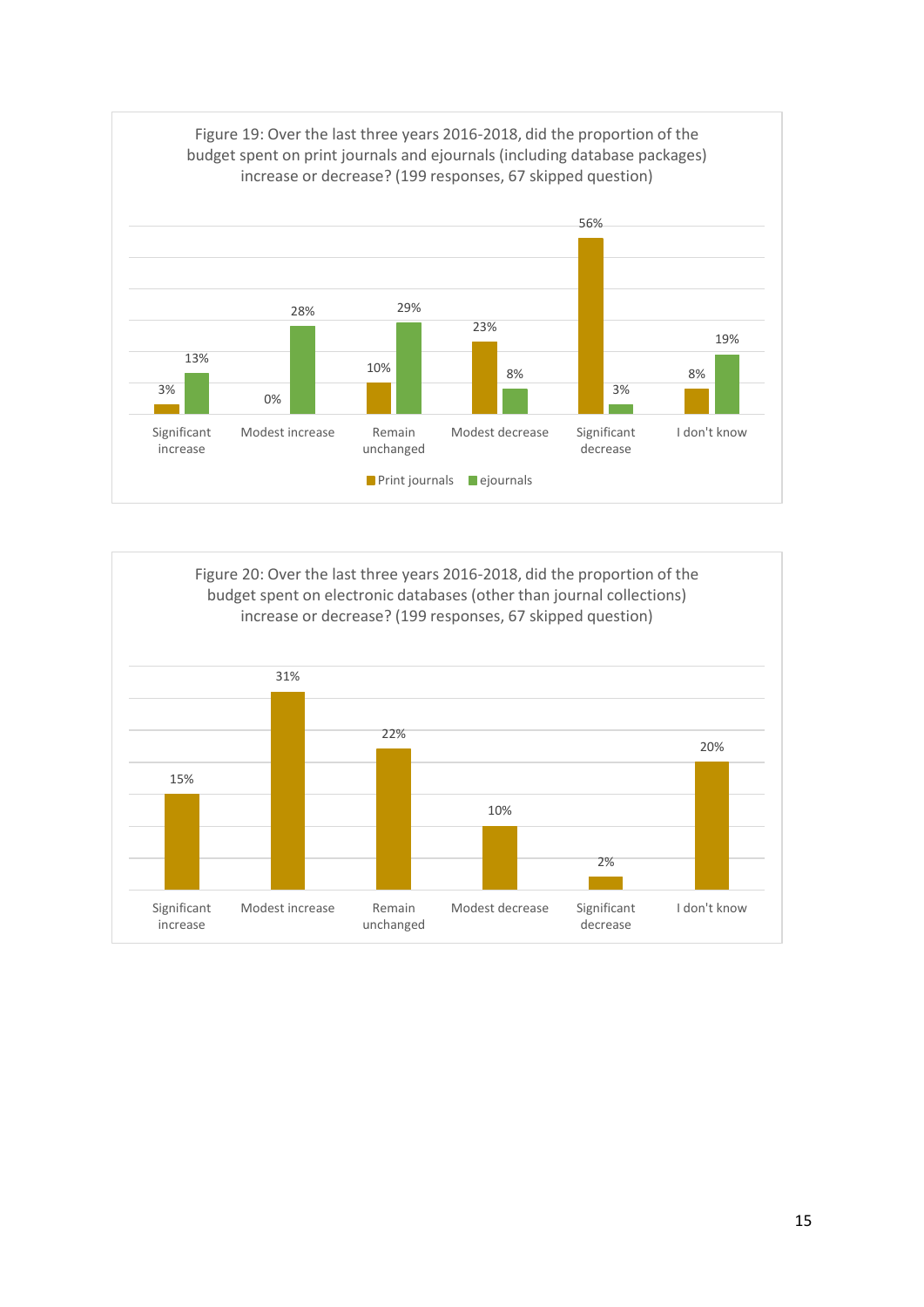

#### <span id="page-15-0"></span>Services

Beyond the classic role of TAFE libraries, there were specific comments about added value services.

Australian Standards are an essential part of TAFE and other library collections but price increases over recent years have been a concern. More than a fifth of respondents reported an increase in the proportion of their budget spent on access to Australian Standards (Figure 22).



Another concern is the affordability of devices for TAFE students needing to access the increasingly digital content provided by libraries. The level of investment by libraries in equipment for the use of their clients appeared to balance out, with a fairly even split between increase and decrease in figures 23 and 24. WiFi was reported by 99% of respondents to be available in their libraries.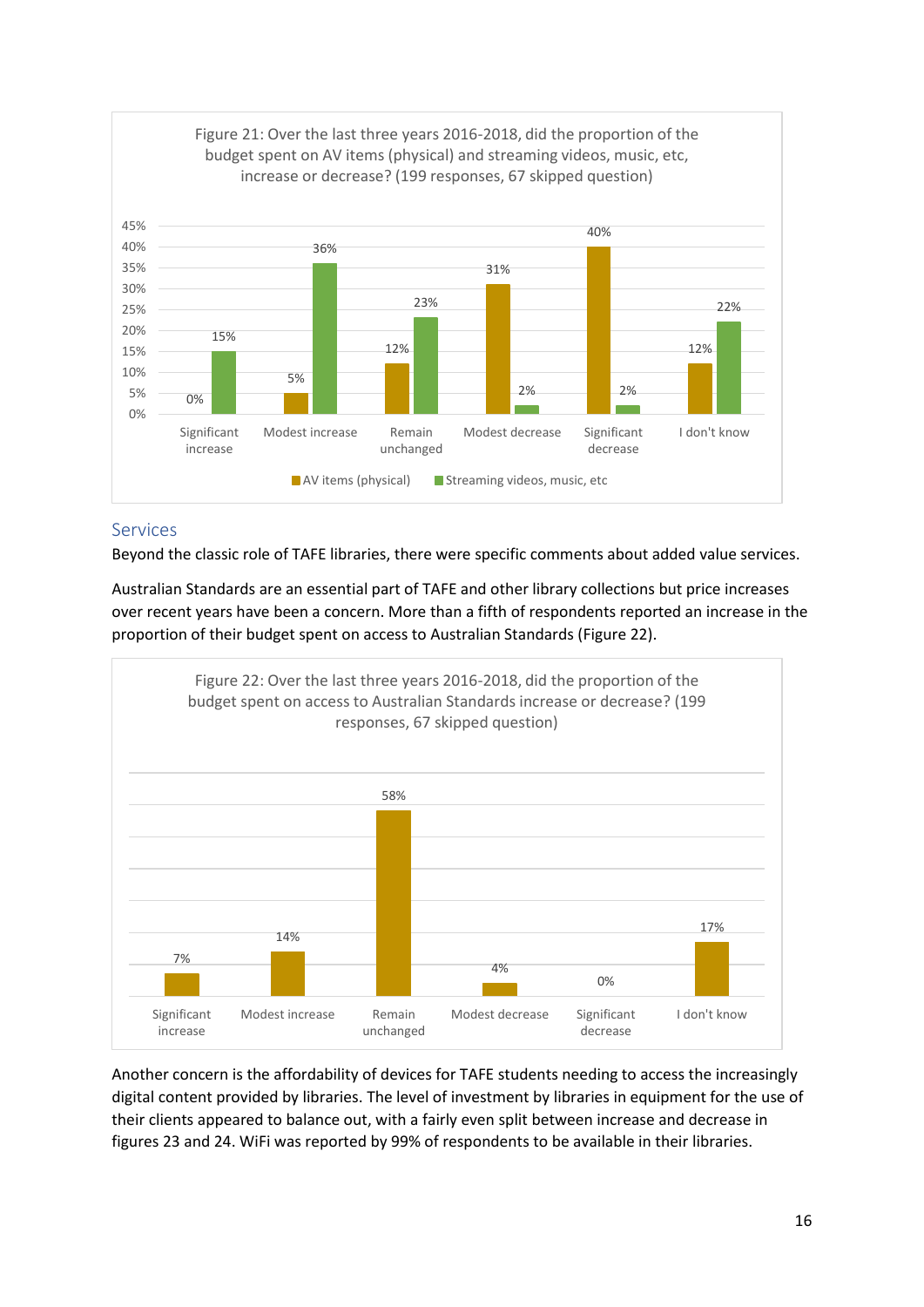



Other added value services were video conferencing for remote students; lunchtime tutorials in using online resources, information seeking and referencing; guest speakers; 3D printing; English conversation practice sessions; disability support and assistive technologies.

One response included the following comment, *"Delivering training using VC technologies has increased during the last 3 years and this year has seen a notable increase in library staff providing IT support to students and staff."*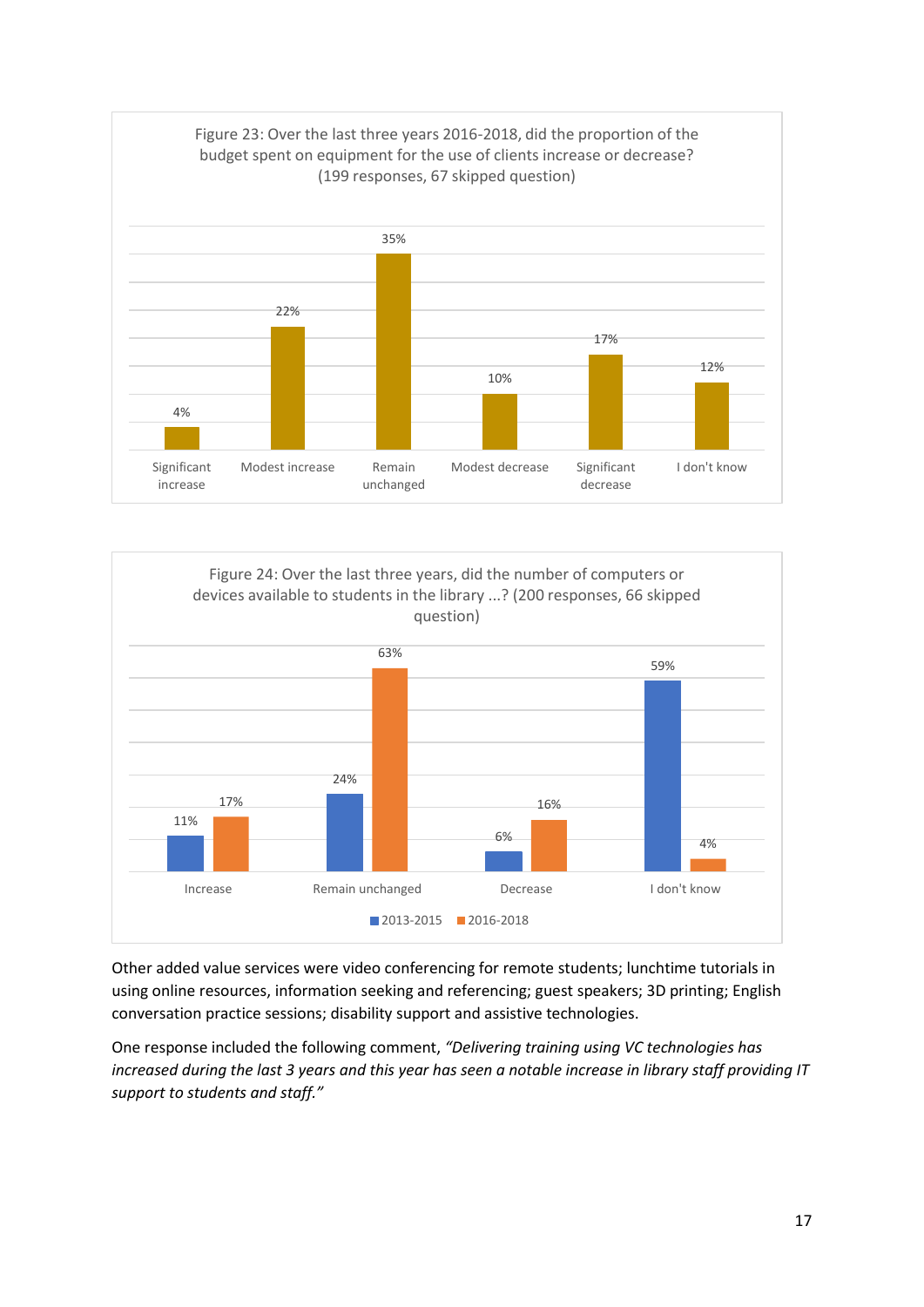## <span id="page-17-0"></span>Access

A significant percentage of respondents reported a decrease in library opening hours from 2016- 2018 (Figure 25) and in the number of opening hours where library staff were available (Figure 26).



One responder commented that *"Reduced library opening hours, rationalised the number of campus guide, not able to be proactive with marketing, communicating to lecturers on a regular basis".*

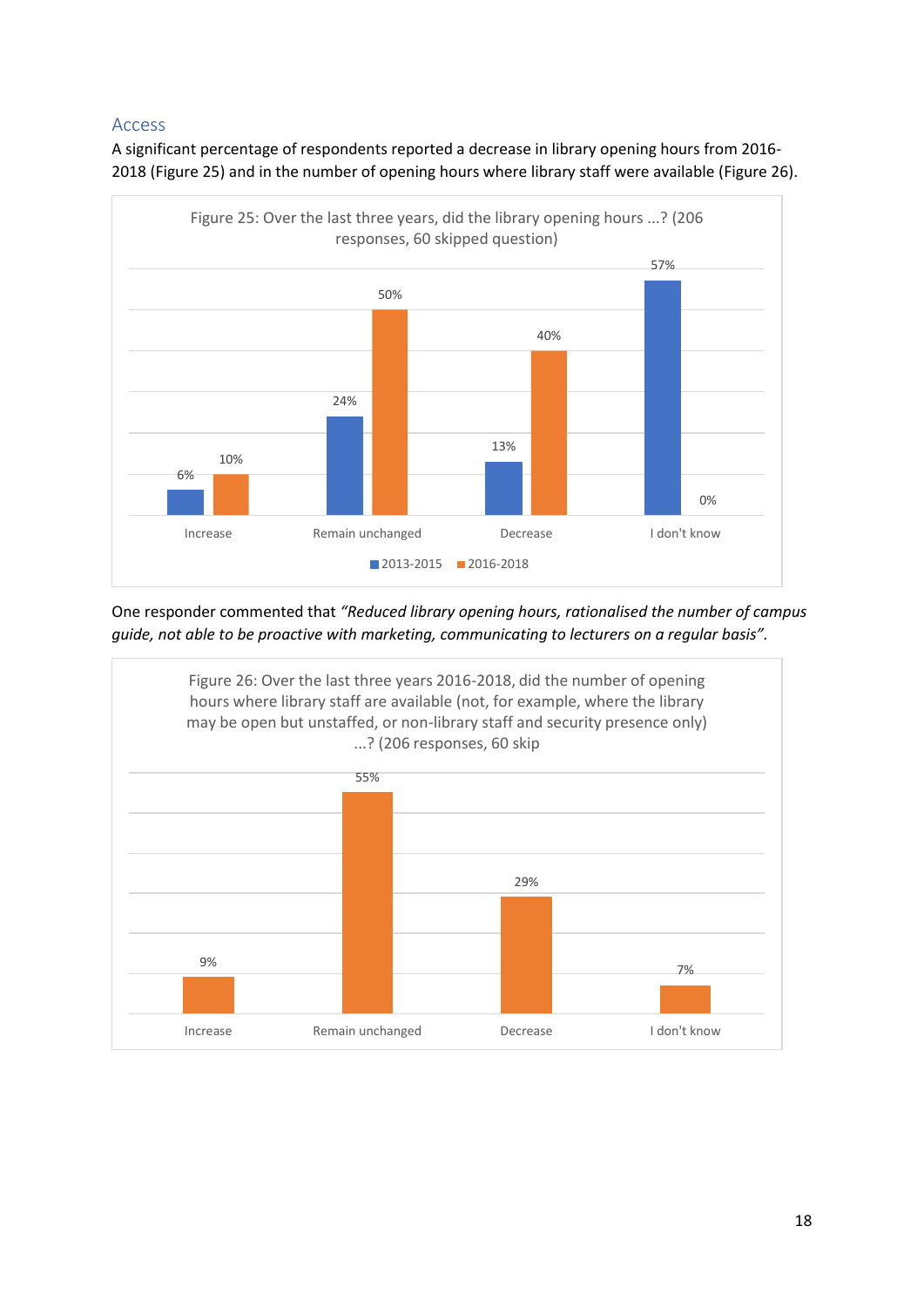## <span id="page-18-0"></span>Spaces

While 24% of respondents reported a reduction in the size of the library over the three years 2016- 2018 (figure 27), the availability of group spaces (figure 28) and quiet spaces (figure 29) was mixed, with a relatively equal balance between reports of increases and decreases. Group study spaces were said to be "heavily utilised" and there was a mention of library spaces being used as connected classrooms.



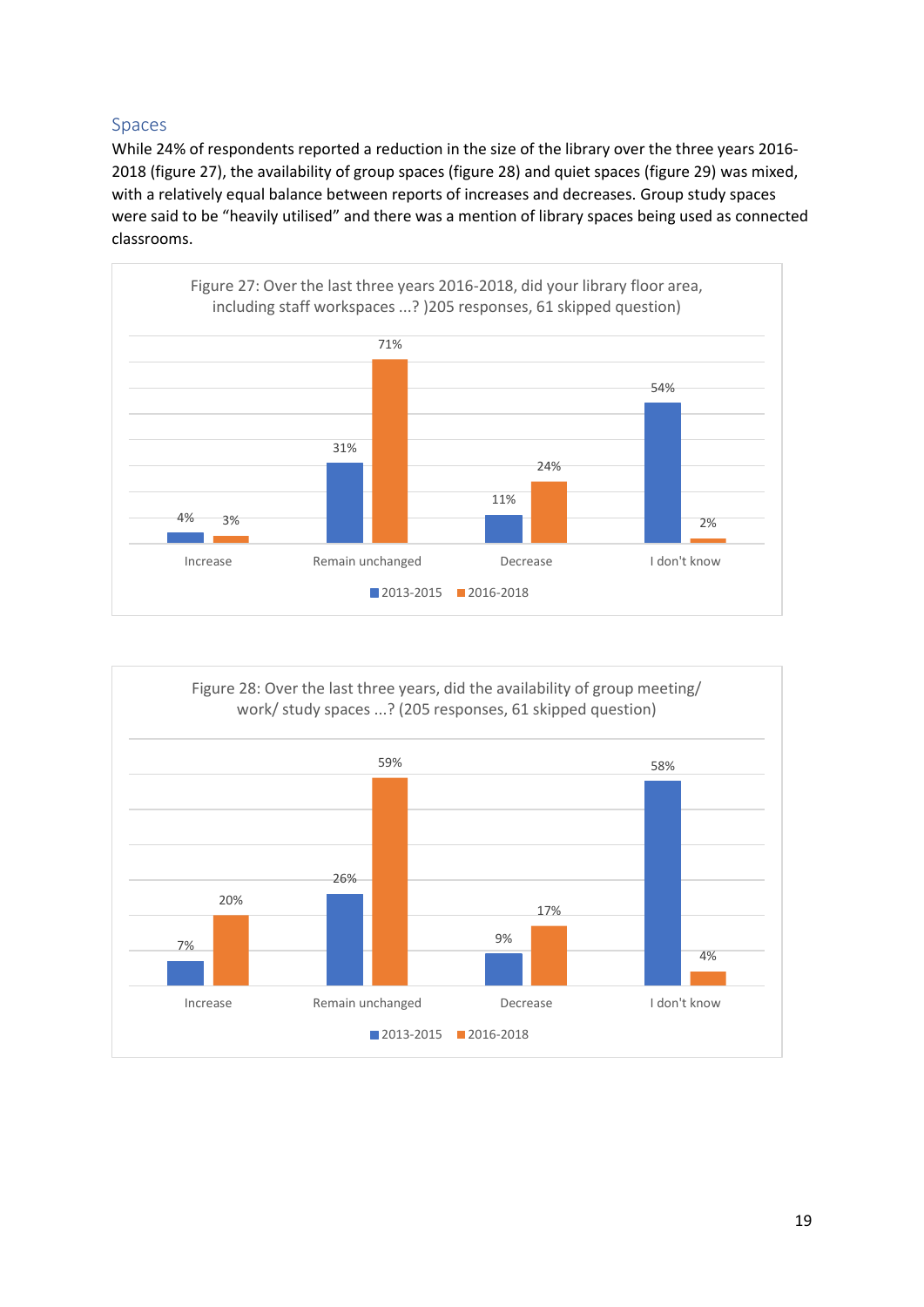

## <span id="page-19-0"></span>Staffing

A reported decrease of librarian positions by nearly a third of respondents and of library technician positions by a quarter of respondents in 2016-2018 reflected a worrying trend in the downgrading and loss of positions for qualified library and information professionals in TAFE libraries (figure 30). The trend was evident when comparing the 2016 and 2019 survey results in figures 31 and 32. One respondent commented, *"the trend of making roles available to less qualified staff at a cheaper cost continues."*



One comment reflecting the impact on staffing in VET Libraries *"Staff and budget cuts have meant that we have had to go back and just offer the basic services."*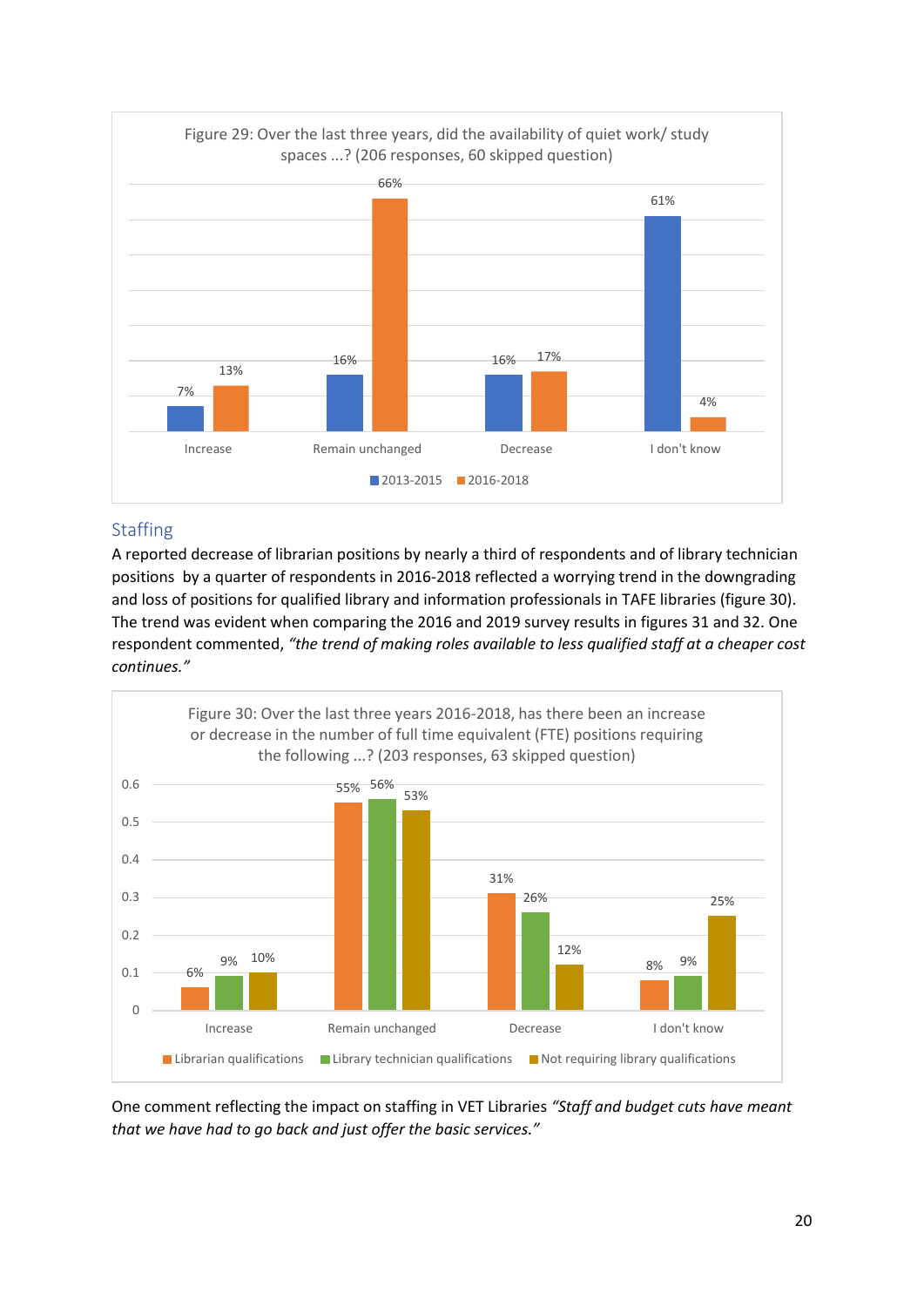



More than half of respondents said that access to professional development had decreased in the three years 2016-2018 (figure 33), yet at the same time, 58% noted a significant, major or radical change to their job role (figure 34). This included 81% having increased or added responsibility for copyright (figure 35); 66% having increased or added responsibility for curriculum or course development; 92% having increased or added responsibility for online learning; 85% having increased or added responsibility for academic skills support (figure 36); 97% having increased or added responsibility for IT support and 92% having increased or added responsibility for support for new technologies (figure 37). Other changes to responsibilities included the addition of project management; staff coaching, mentoring, and supervision; more front of house customer service such as student support, enrolment enquiries and student loans management; community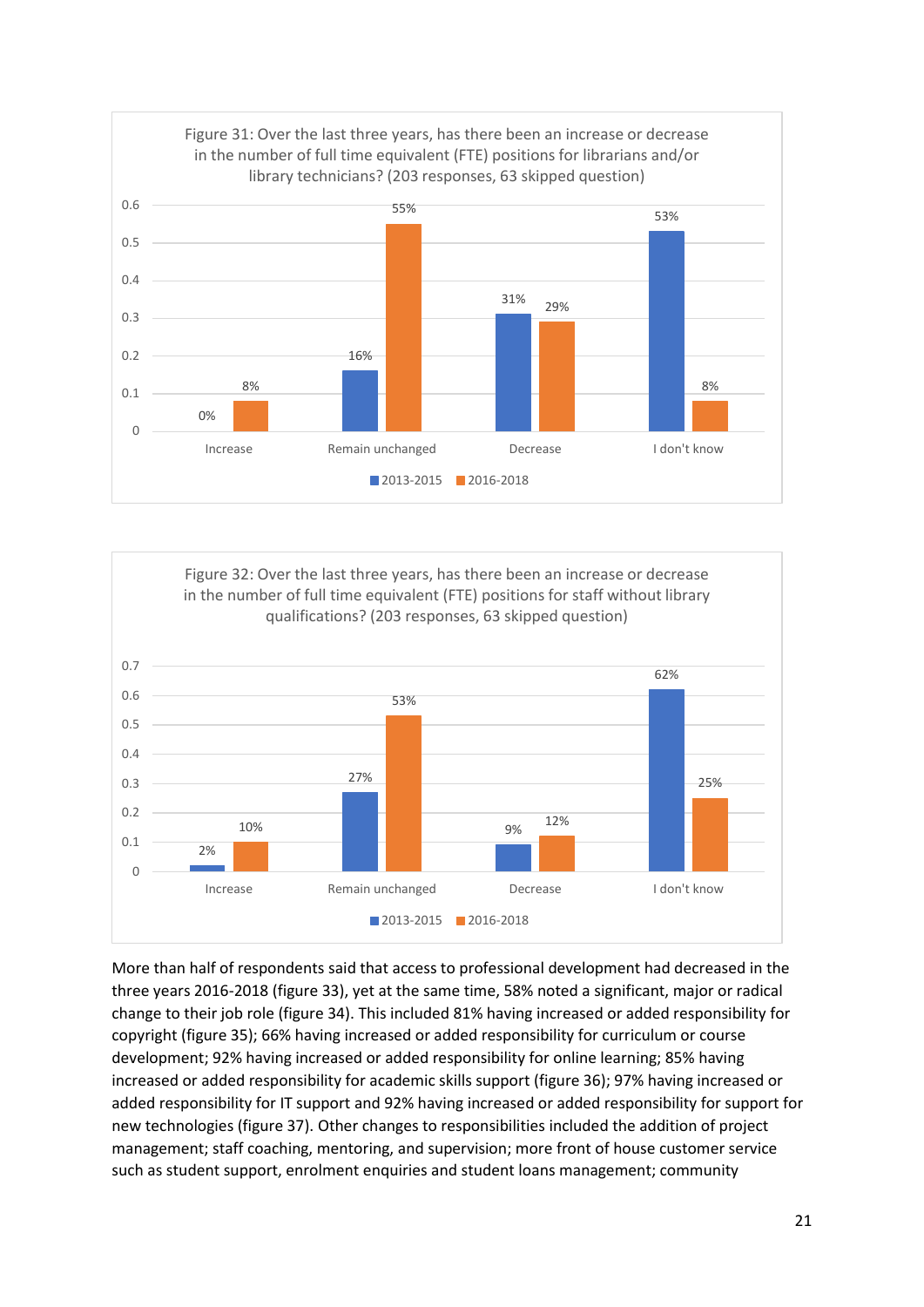engagement and partner liaison. On the other hand, there were mentions of less cataloguing and processing of acquisitions.



One respondent commented on the difficulties for regional staff to access professional development opportunities compared to metropolitan based staff, *"for regional staff there is always the added cost of travel and accommodation. As a result the answer is more often negative."*

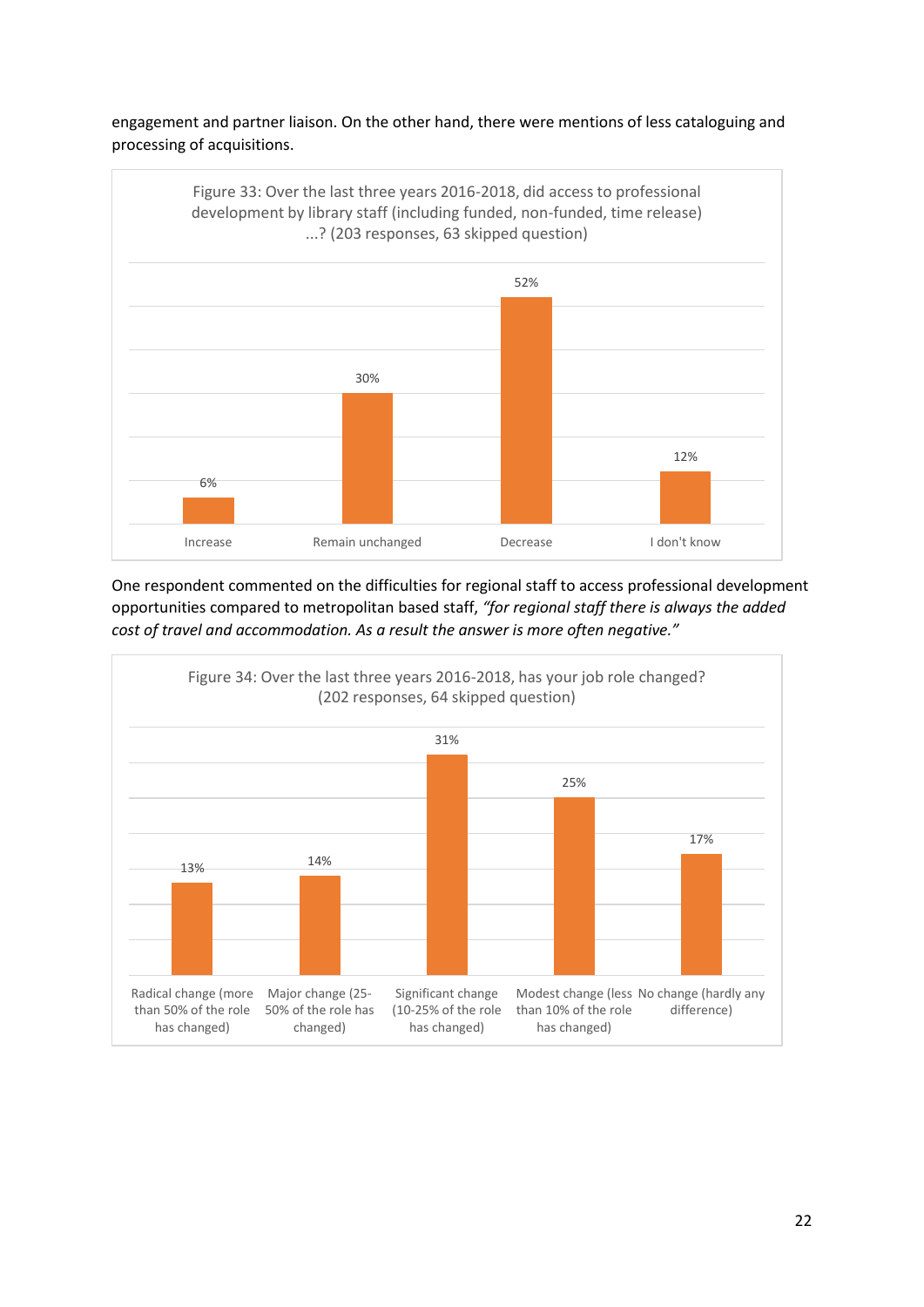



Particular frustration was expressed about the passing of responsibility for student IT support to library staff without the necessary training for staff. Comments included, *"library staff at all levels are increasingly being expected to know everything about IT. The problem is that IT often fails to communicate changes and management seems totally unaware of the issues that continually impact."* Also, *"increasing demands on library staff to troubleshoot IT and student access to online platforms," "students don't have the required skills to cope with blended delivery learning," "the reduction of IT support and the promotion of BYOD has meant a large increase in the amount of IT related issues", "increased need to support students with VC, Skype etc."*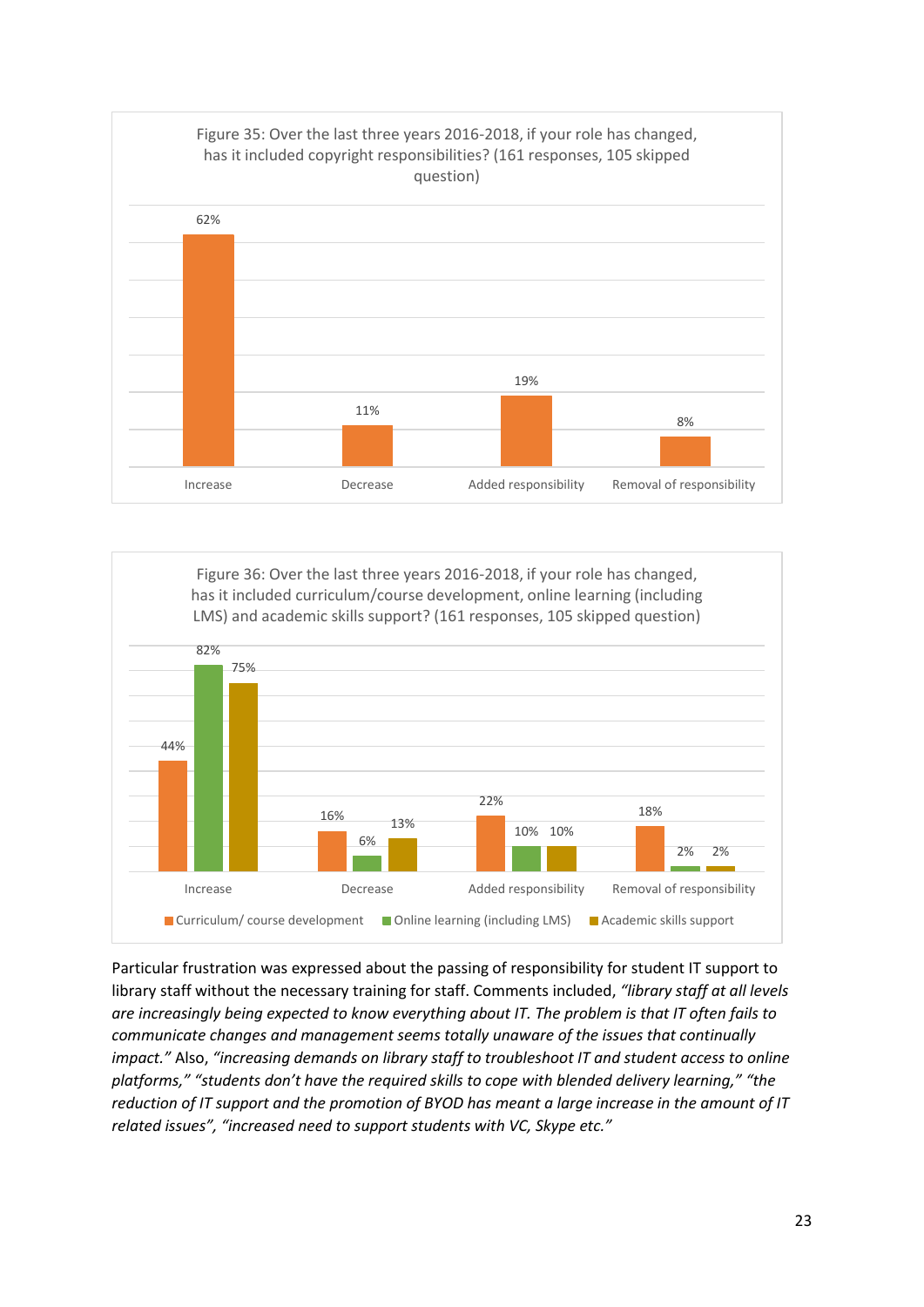

## <span id="page-23-0"></span>Future changes

Looking ahead, it seemed that respondents to the 2019 survey were less optimistic than in 2016, with 38% predicting a decrease in their total library annual expenditure (figure 38) – a rise of 20%; 30% anticipating a decrease in library staffing (figure 39) – a rise of 19%, and 19% forecasting a decrease in library space (figure 40) – a rise of 10% over 2016 responses.

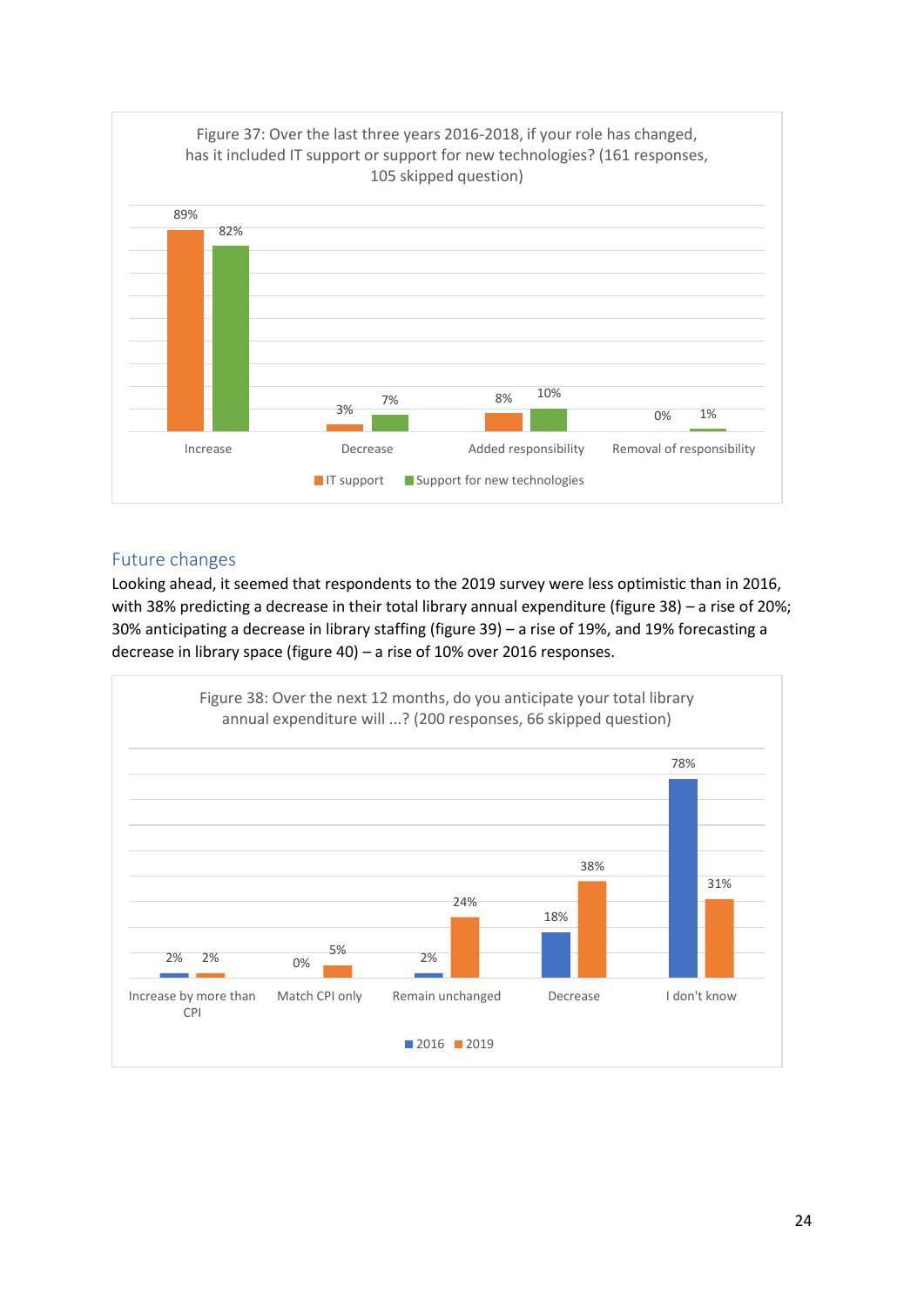

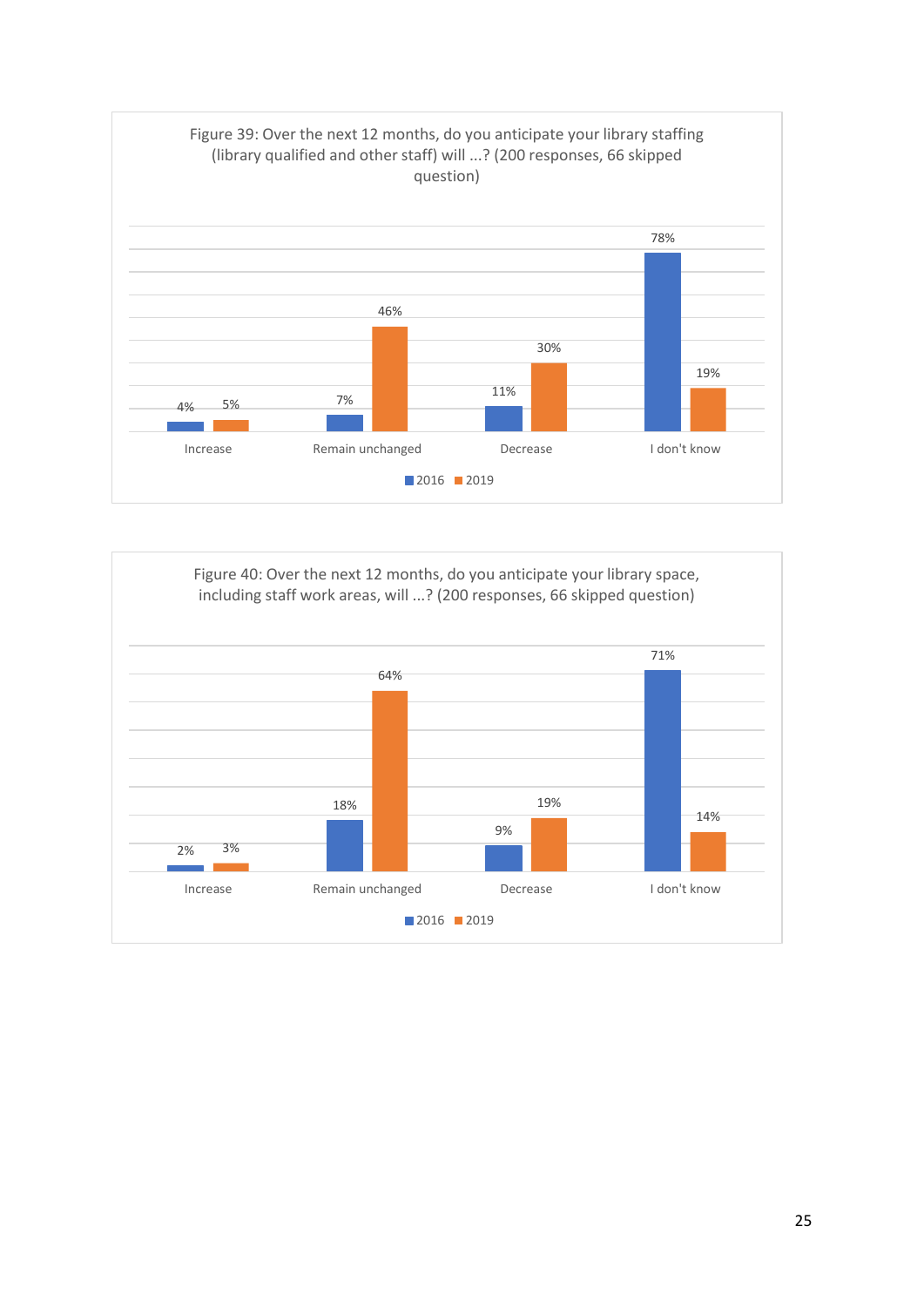## <span id="page-25-0"></span>APPENDIX – STATE BASED COMPARISONS

**Selected results by State and Territory compared with national data, based on responses from Library Managers or Directors. Sufficient data for a comparison was only available from NSW, Victoria and WA.**

#### **New South Wales**

1. Size of population



#### 2. Expenditure

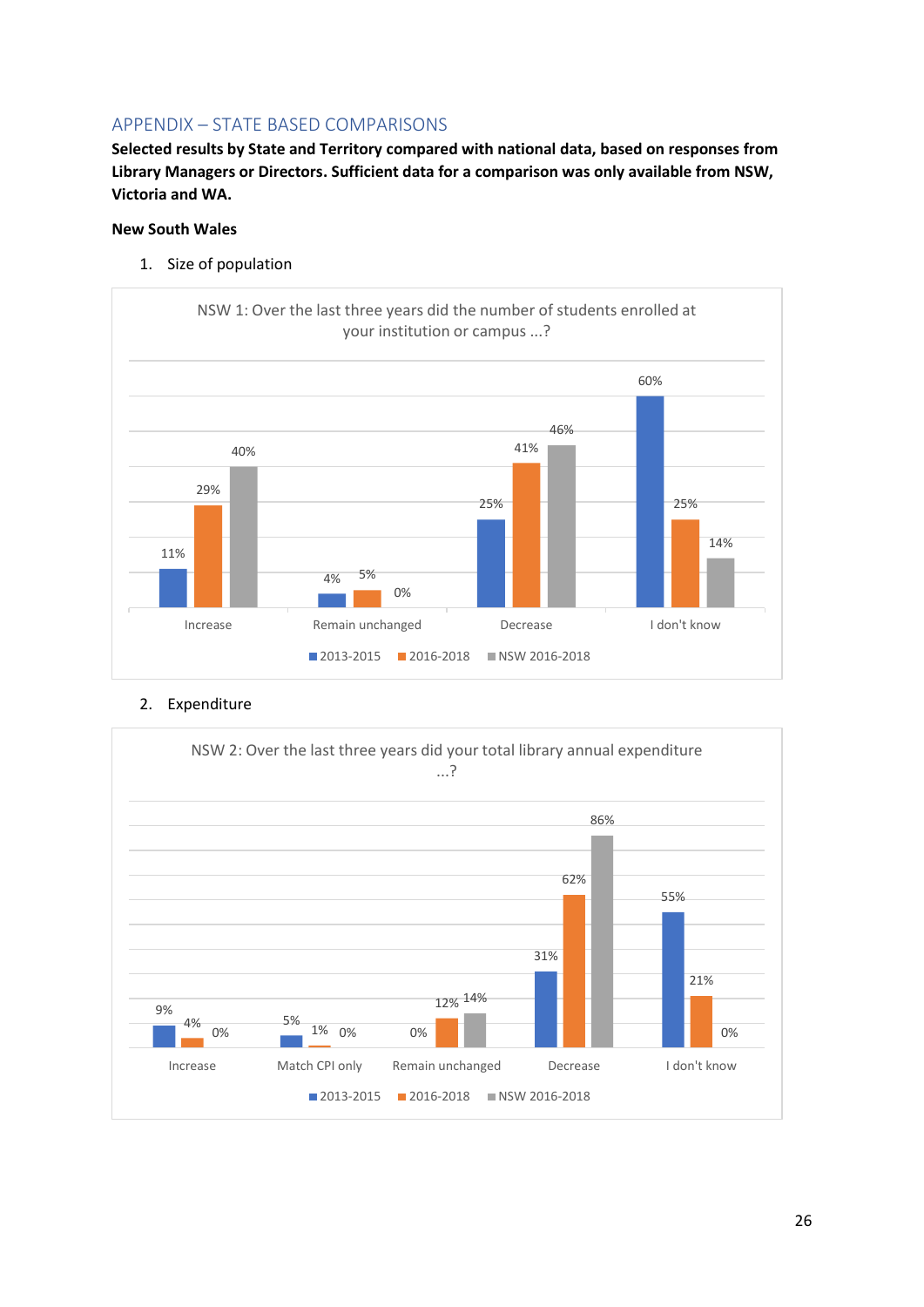#### 3. Major changes



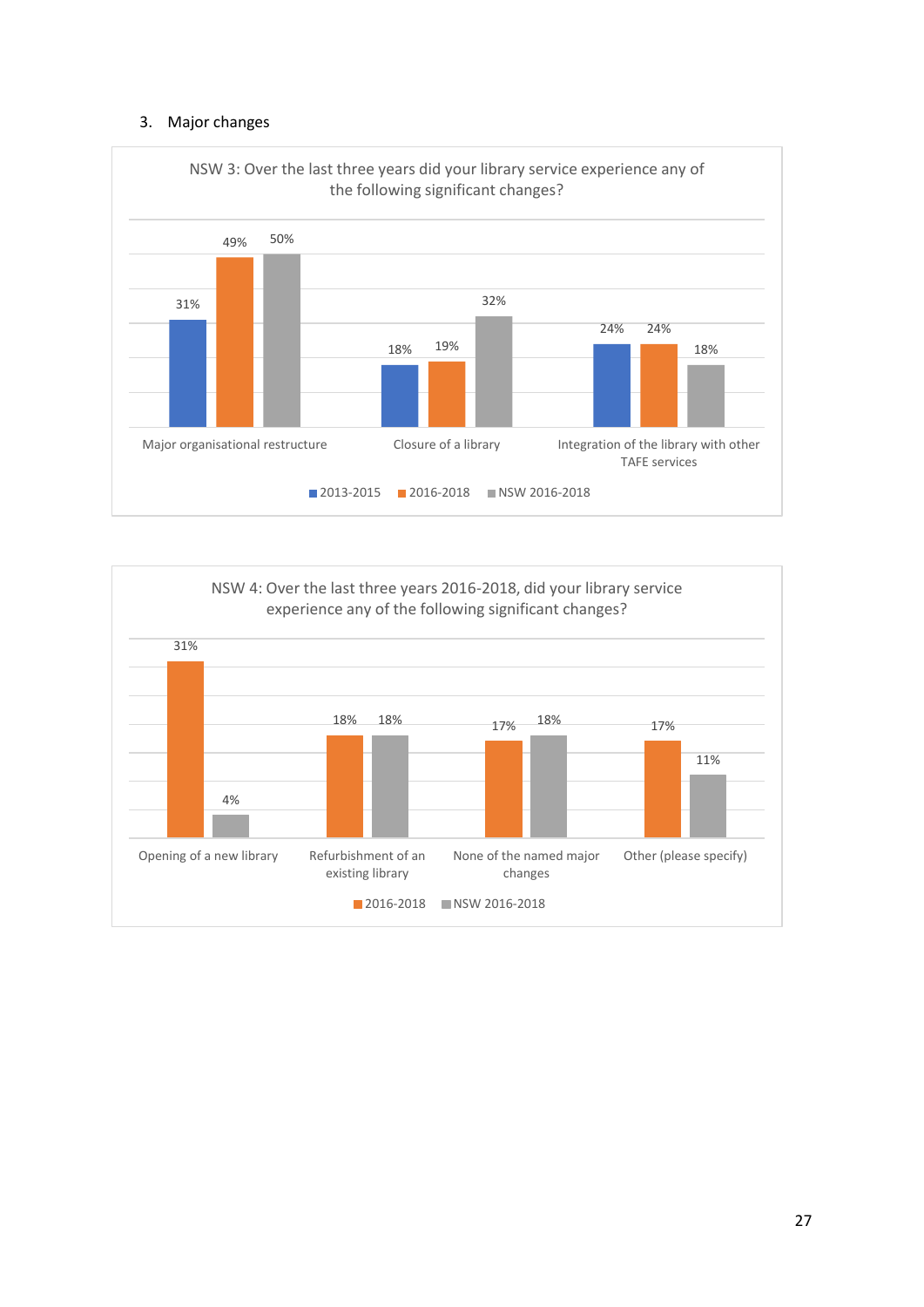

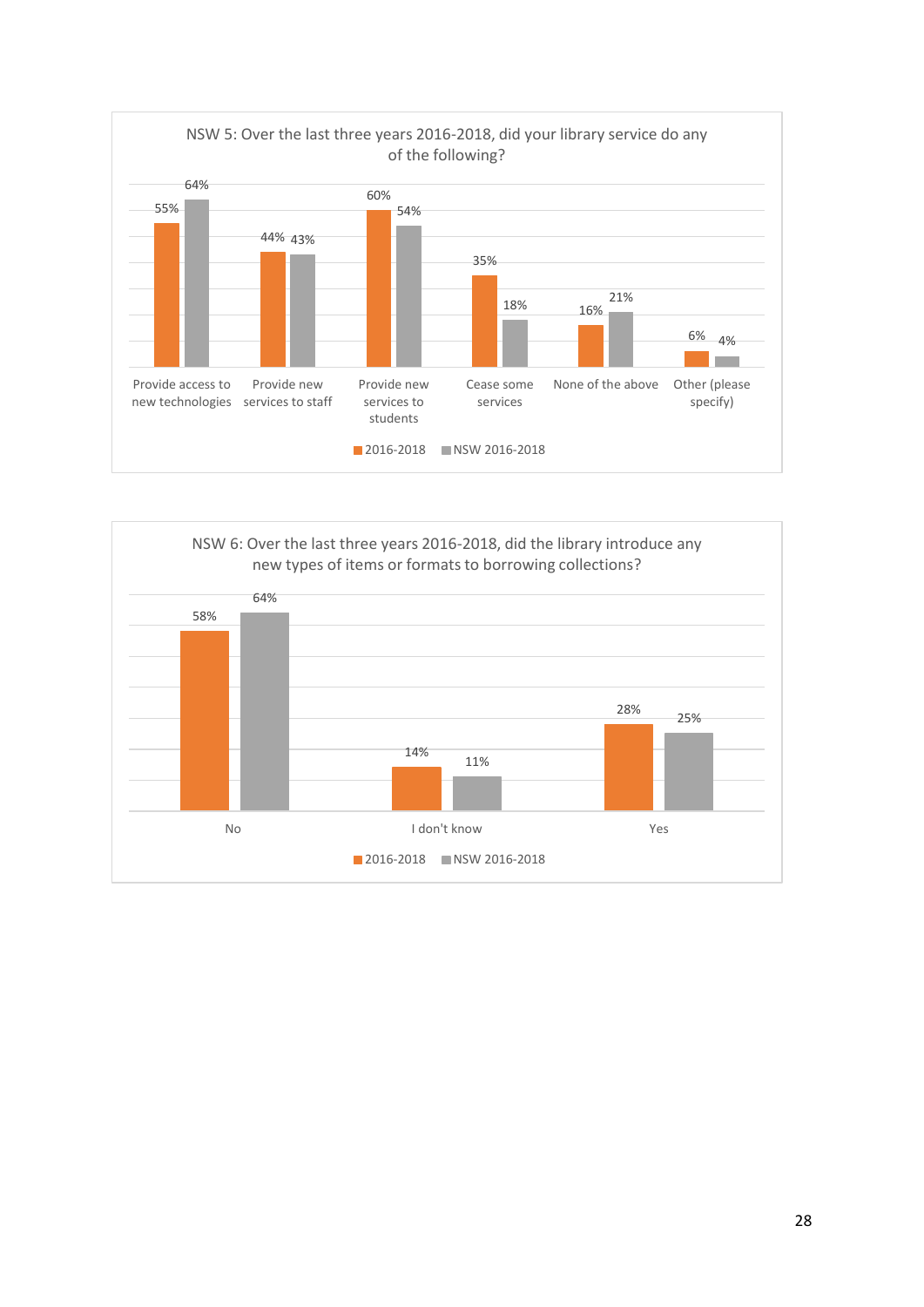

4. Spaces

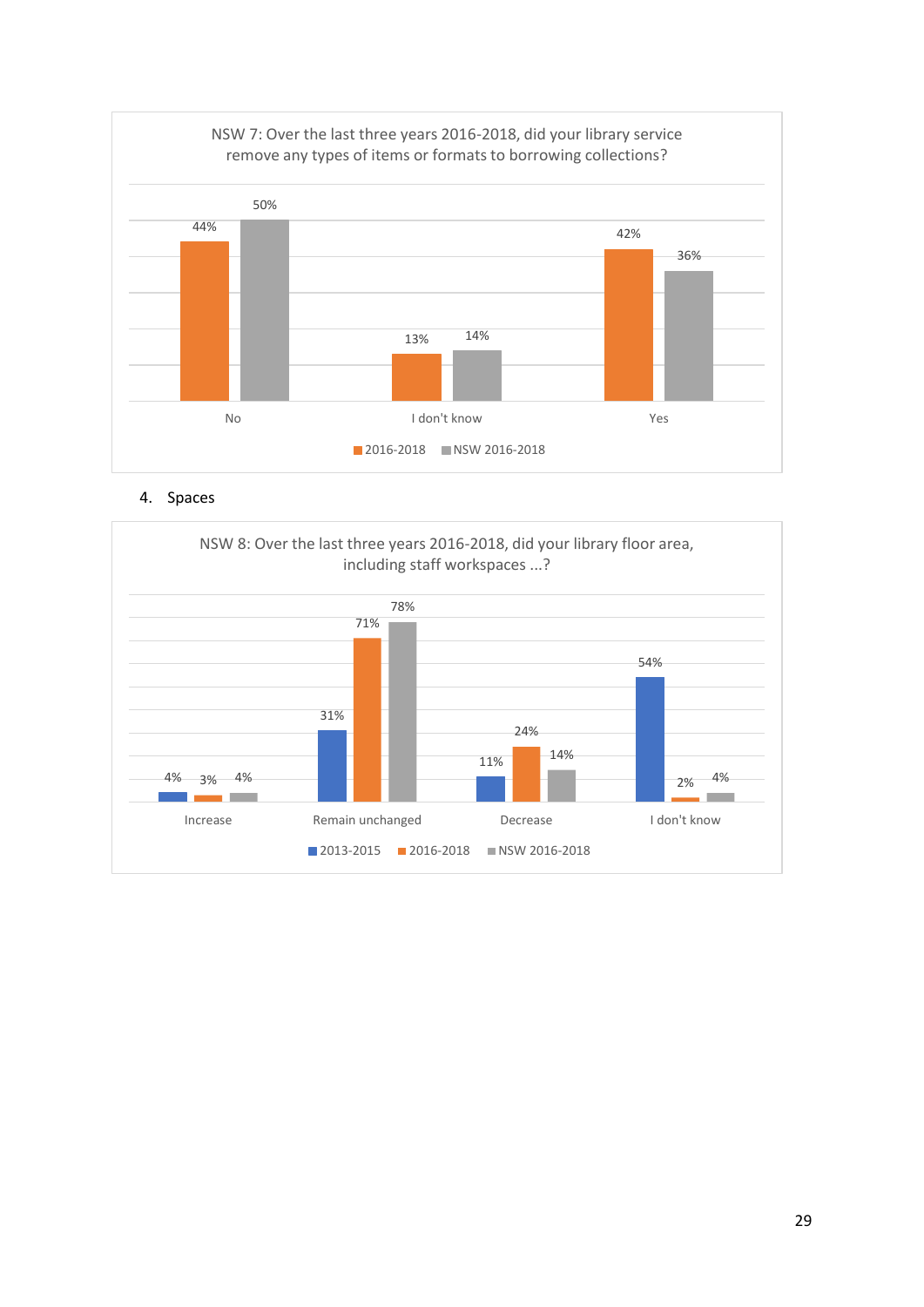#### 5. Staffing



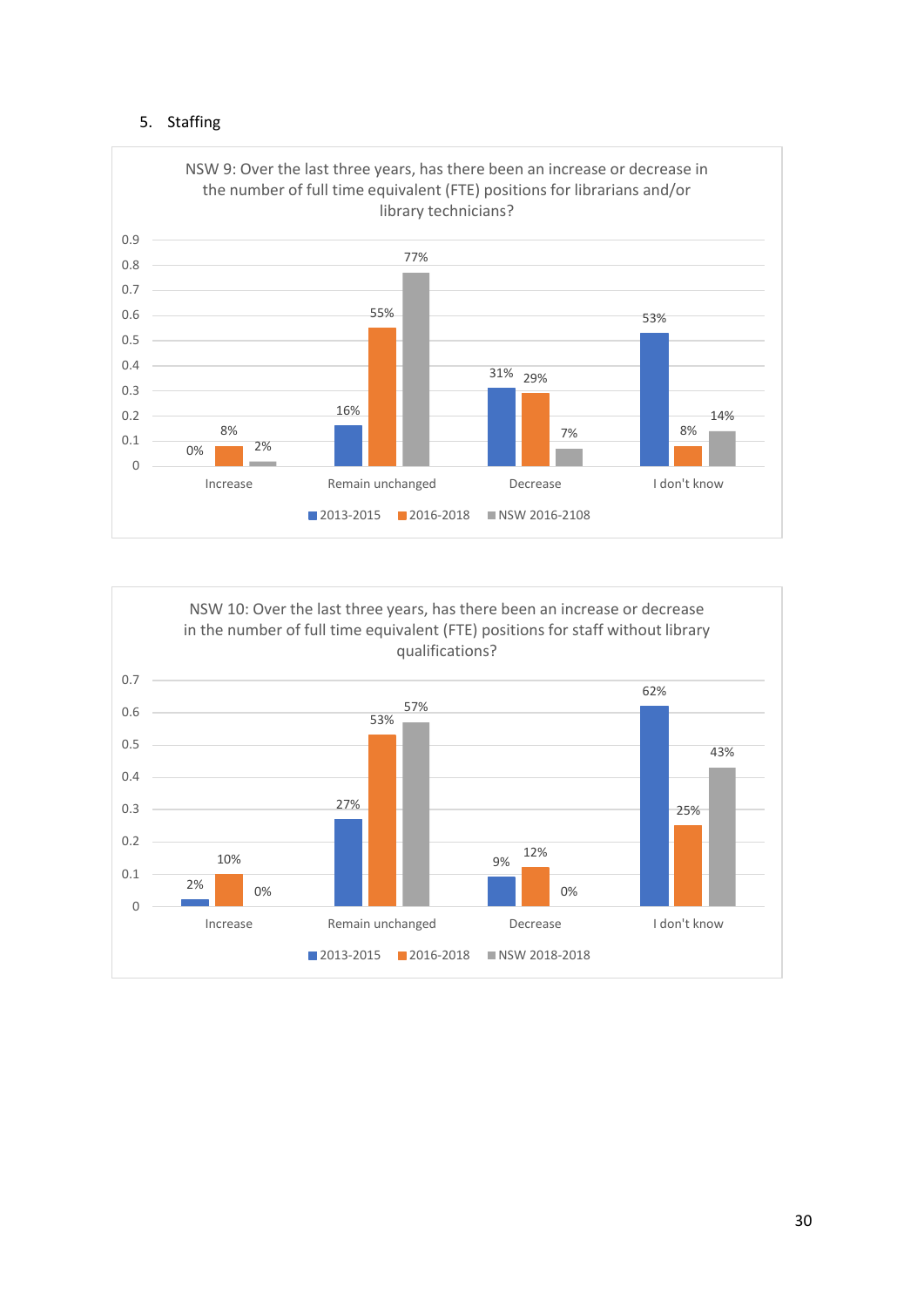#### **Victoria**

#### 1. Size of population



#### 2. Expenditure

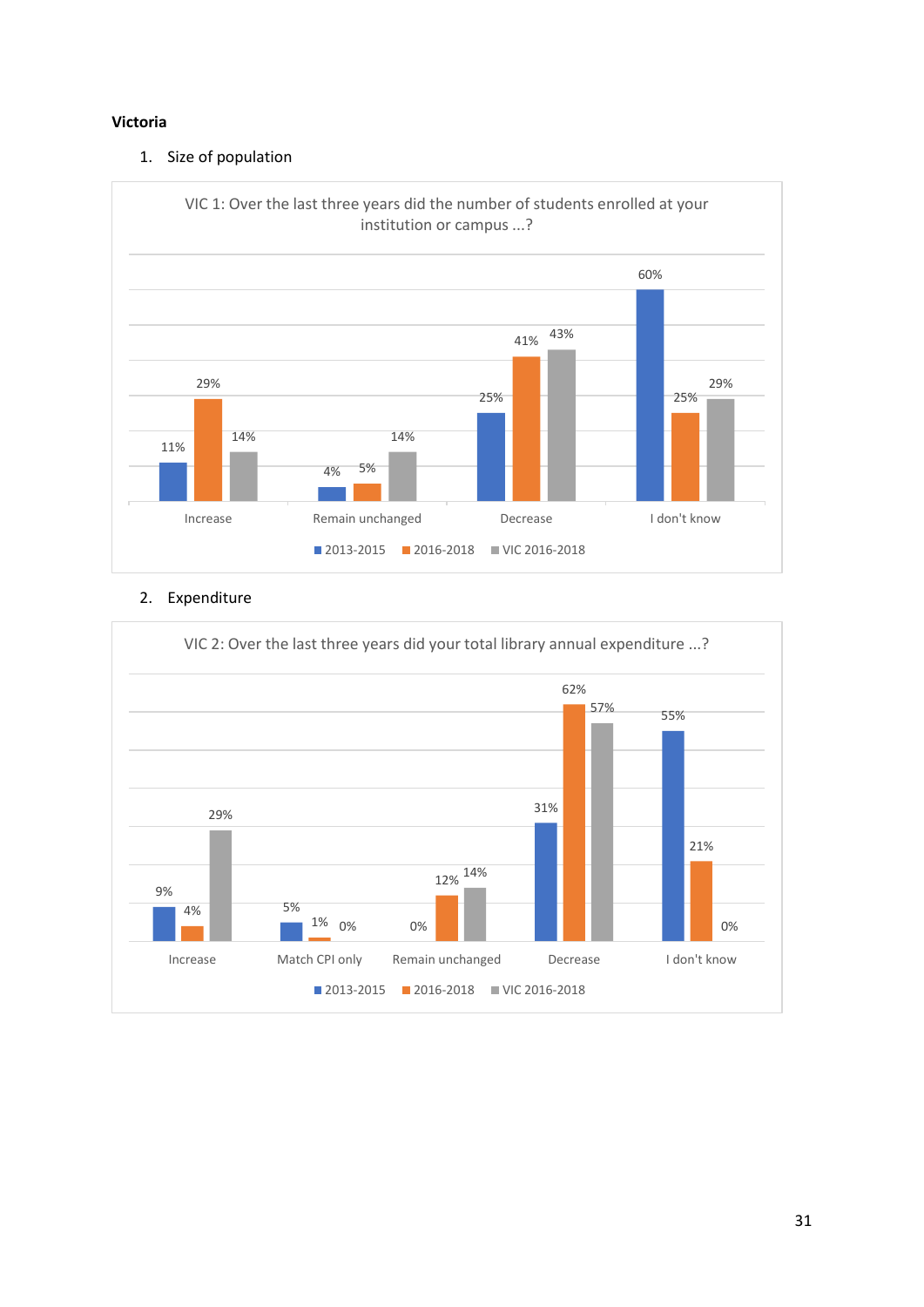#### 3. Major changes



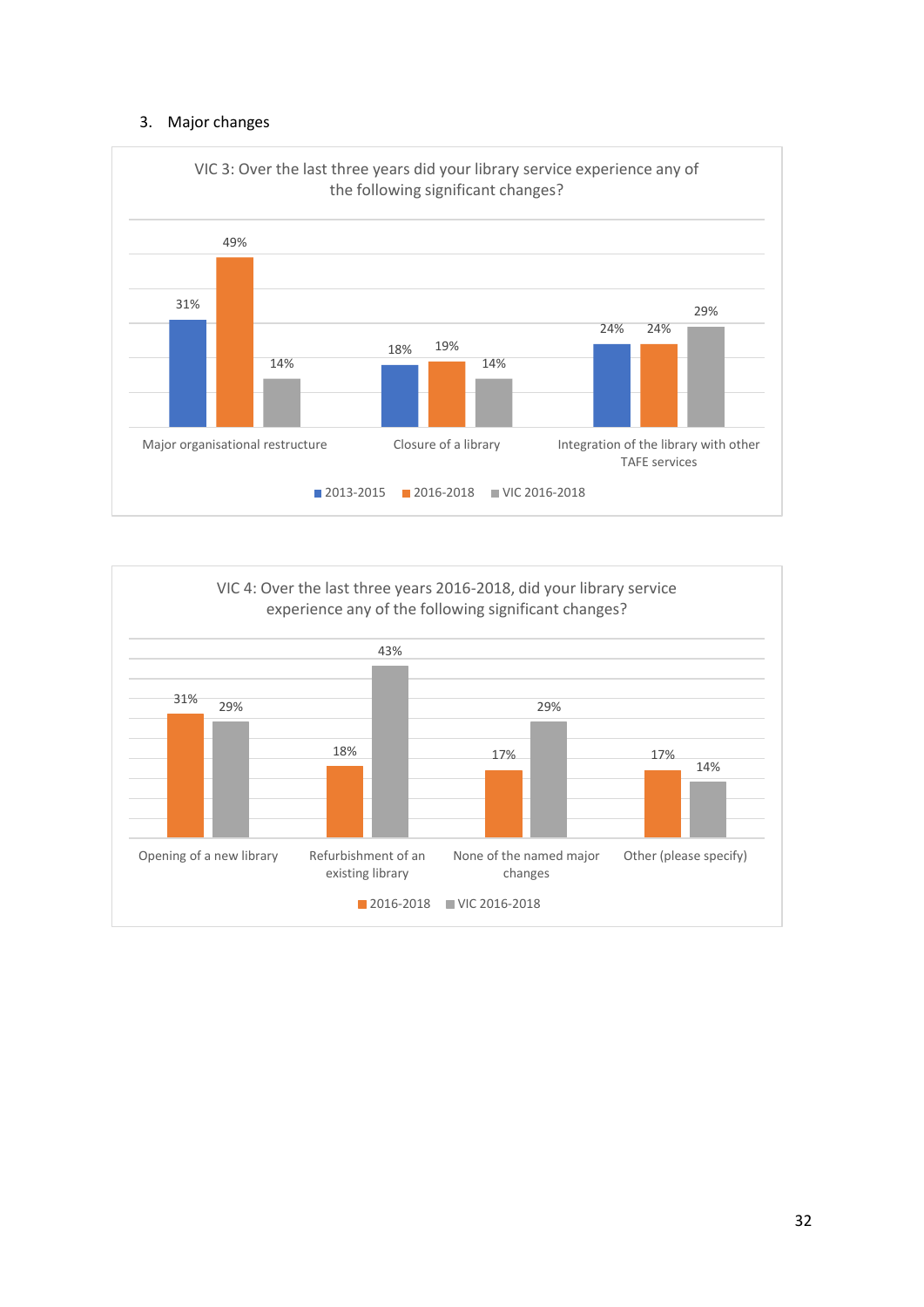

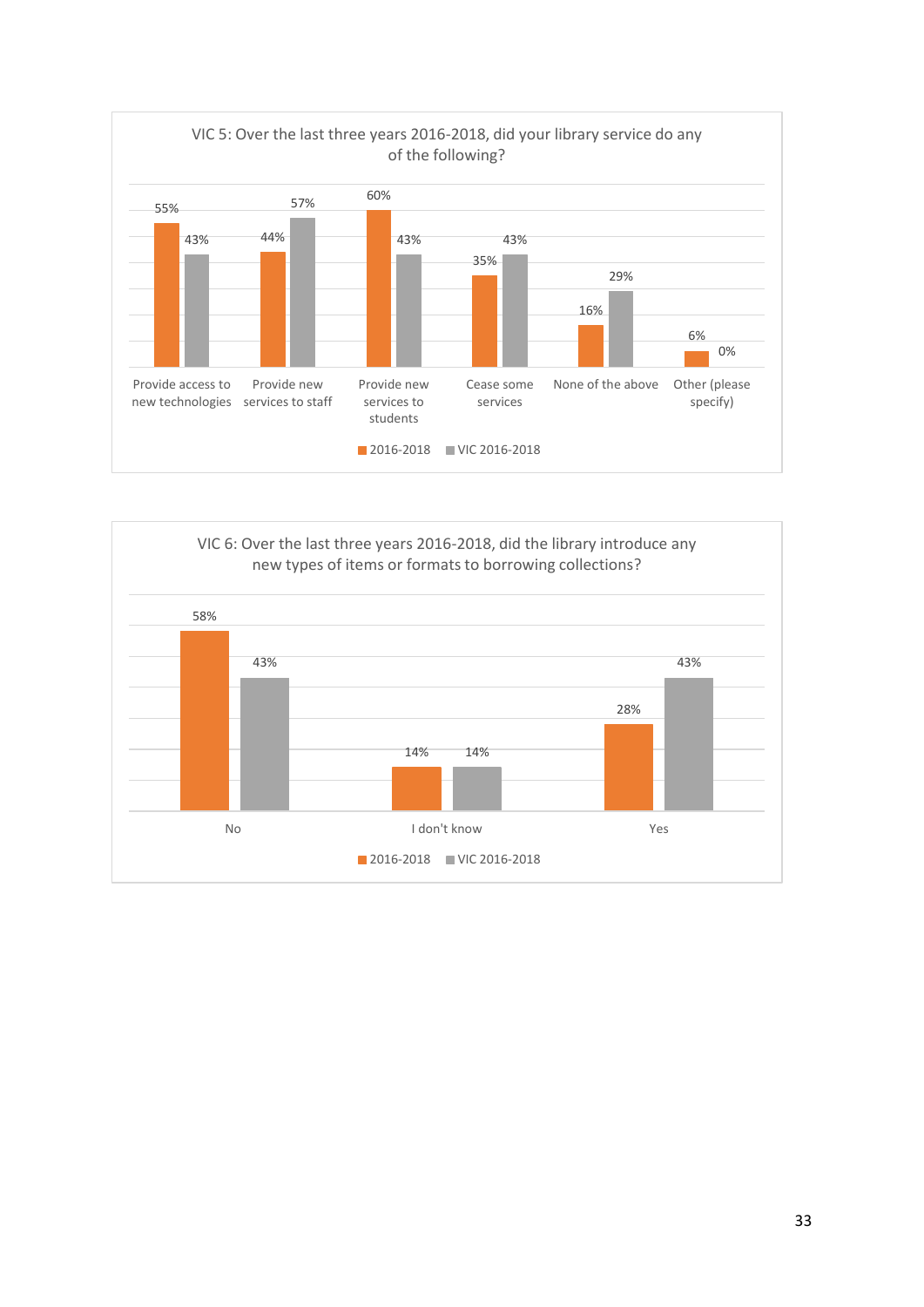

4. Spaces

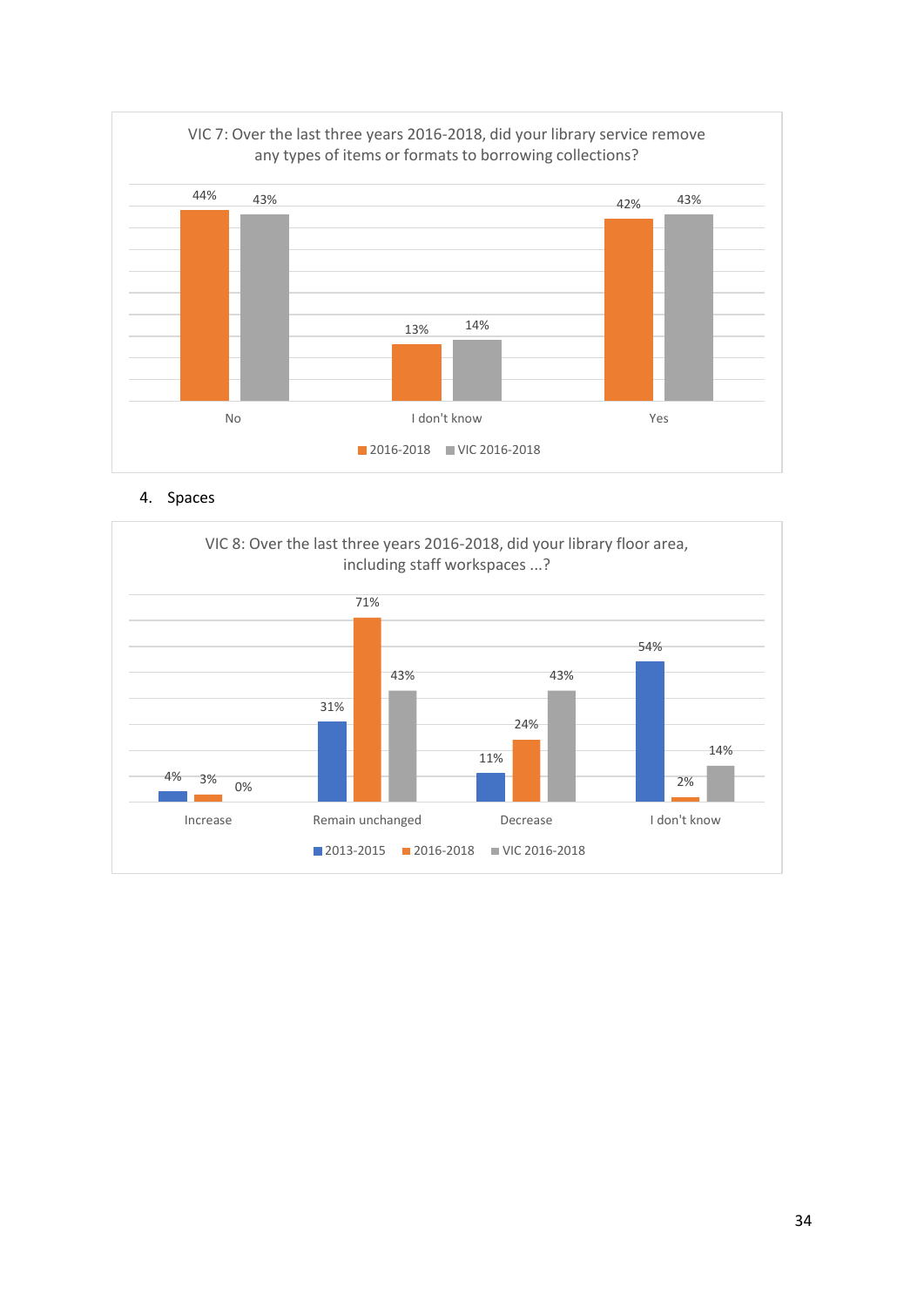#### 5. Staffing



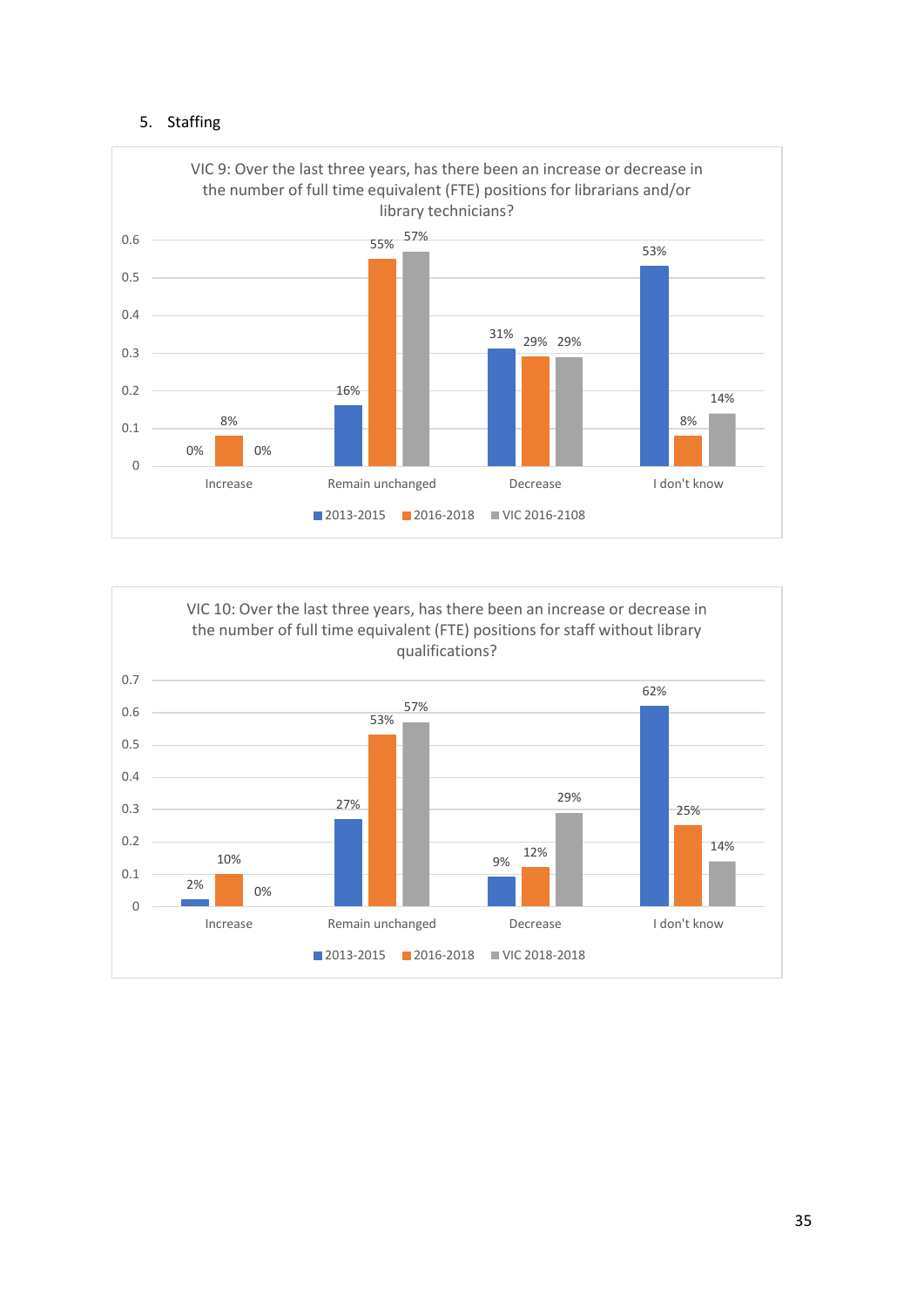#### **Western Australia**

#### 1. Size of population

![](_page_35_Figure_2.jpeg)

#### 2. Expenditure

![](_page_35_Figure_4.jpeg)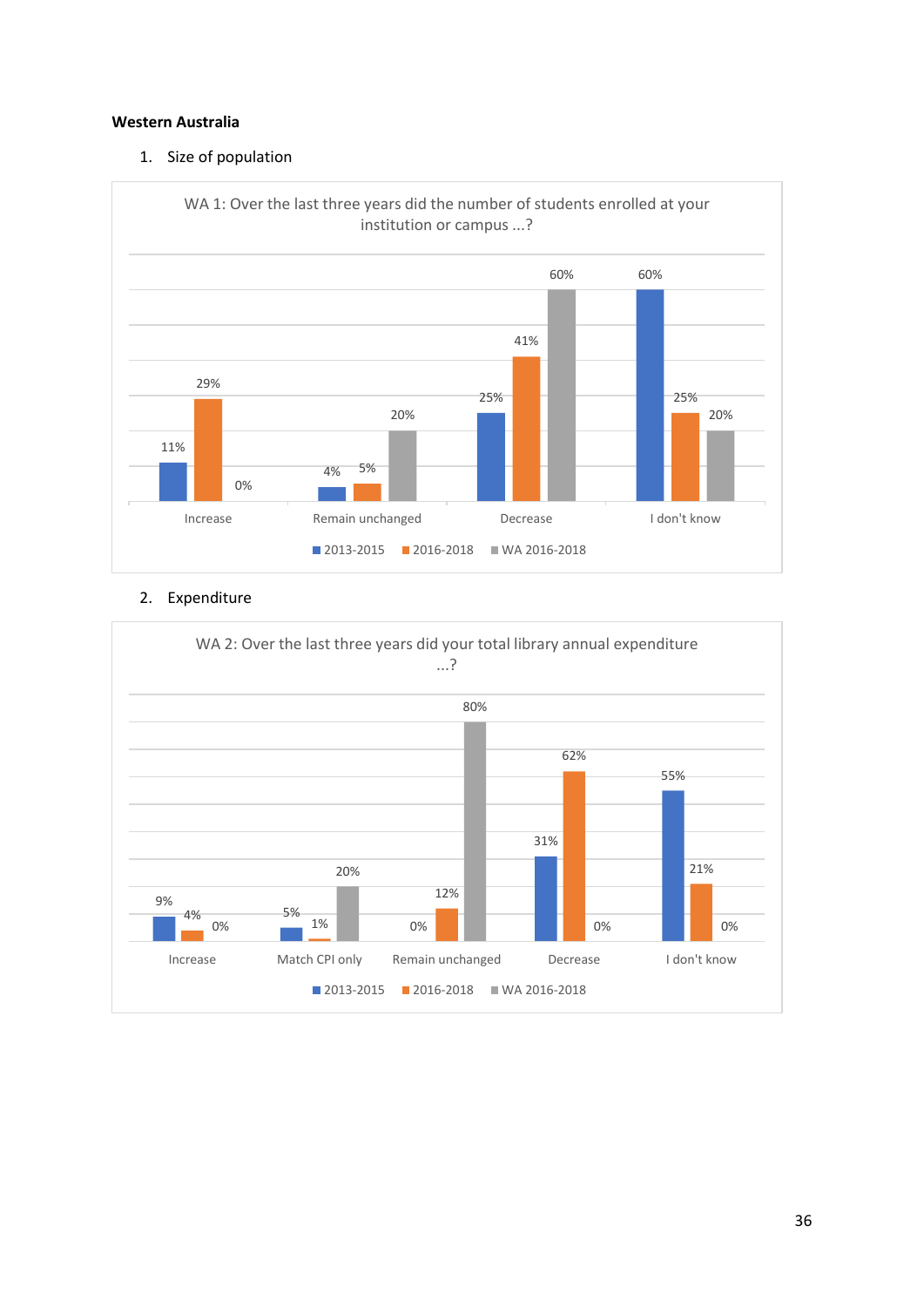#### 3. Major changes

![](_page_36_Figure_1.jpeg)

![](_page_36_Figure_2.jpeg)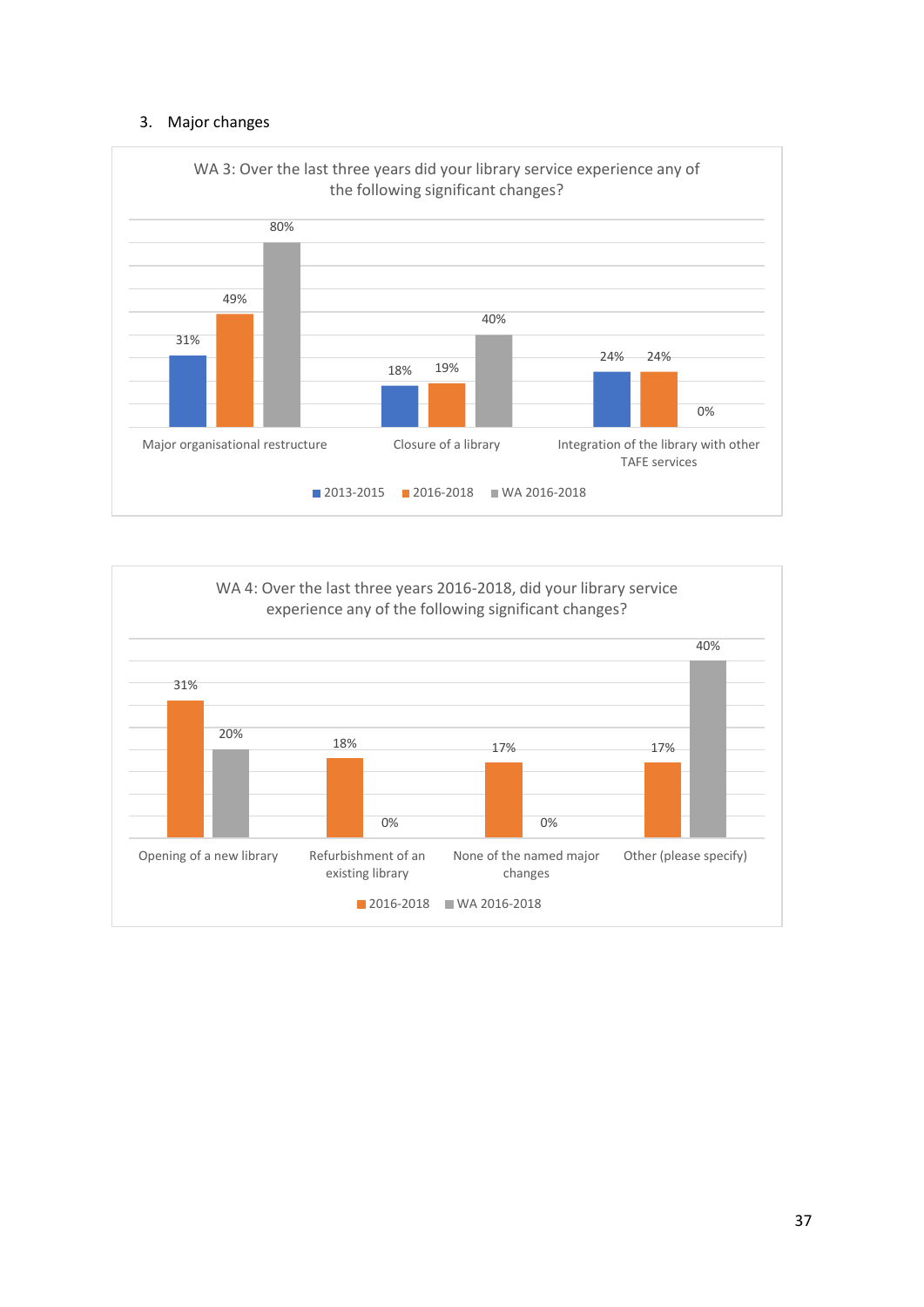![](_page_37_Figure_0.jpeg)

![](_page_37_Figure_1.jpeg)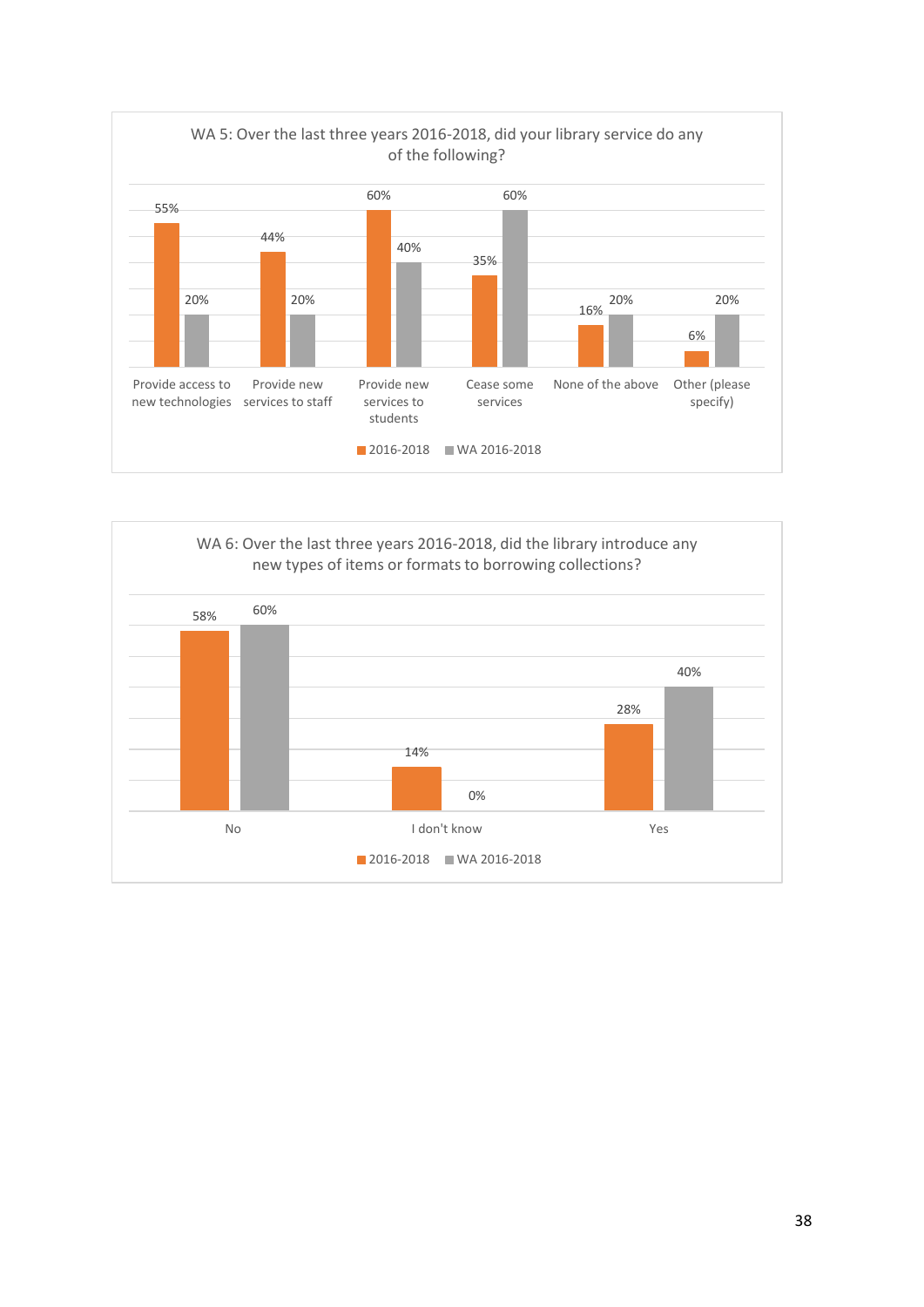![](_page_38_Figure_0.jpeg)

4. Spaces

![](_page_38_Figure_2.jpeg)